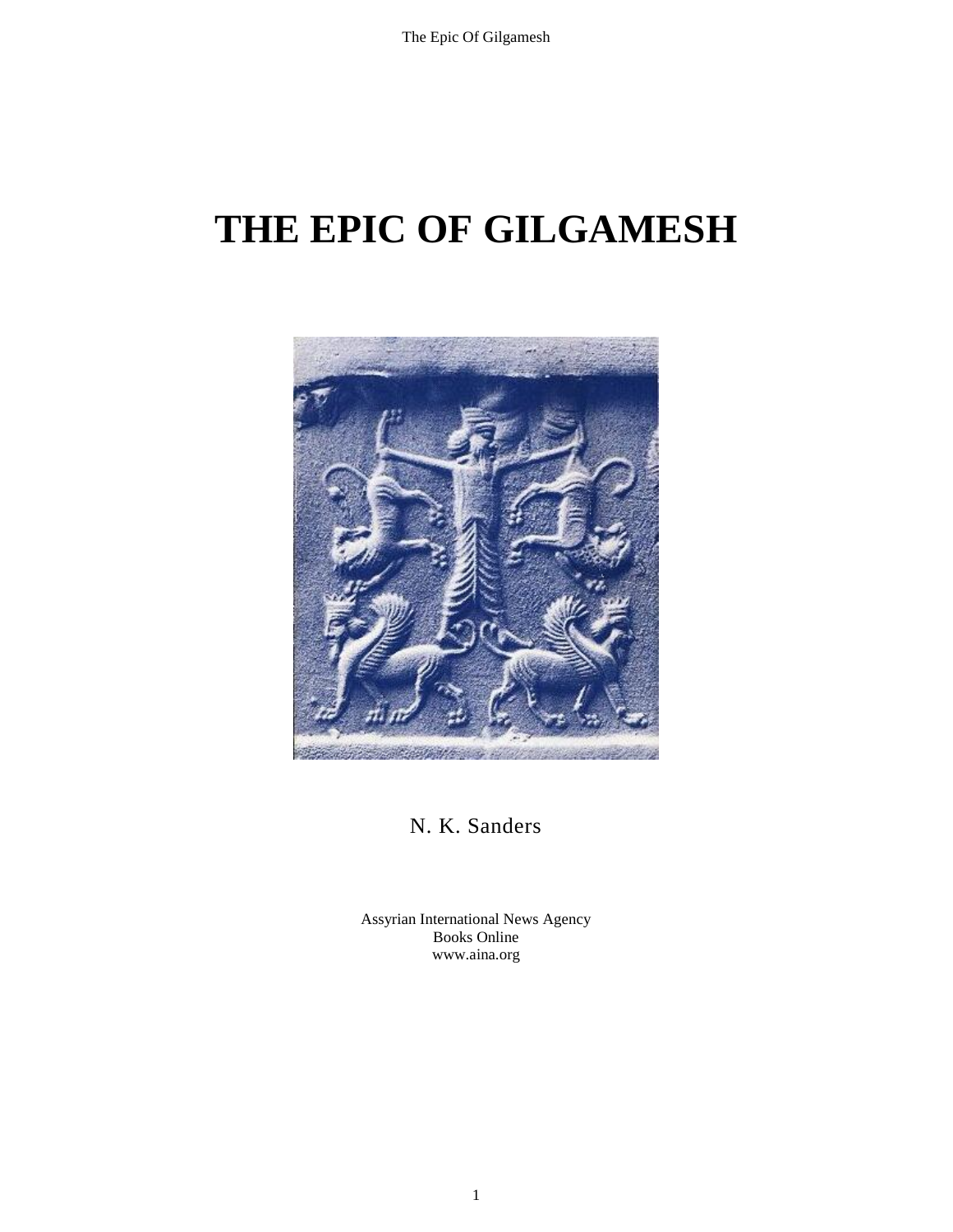# **CONTENT**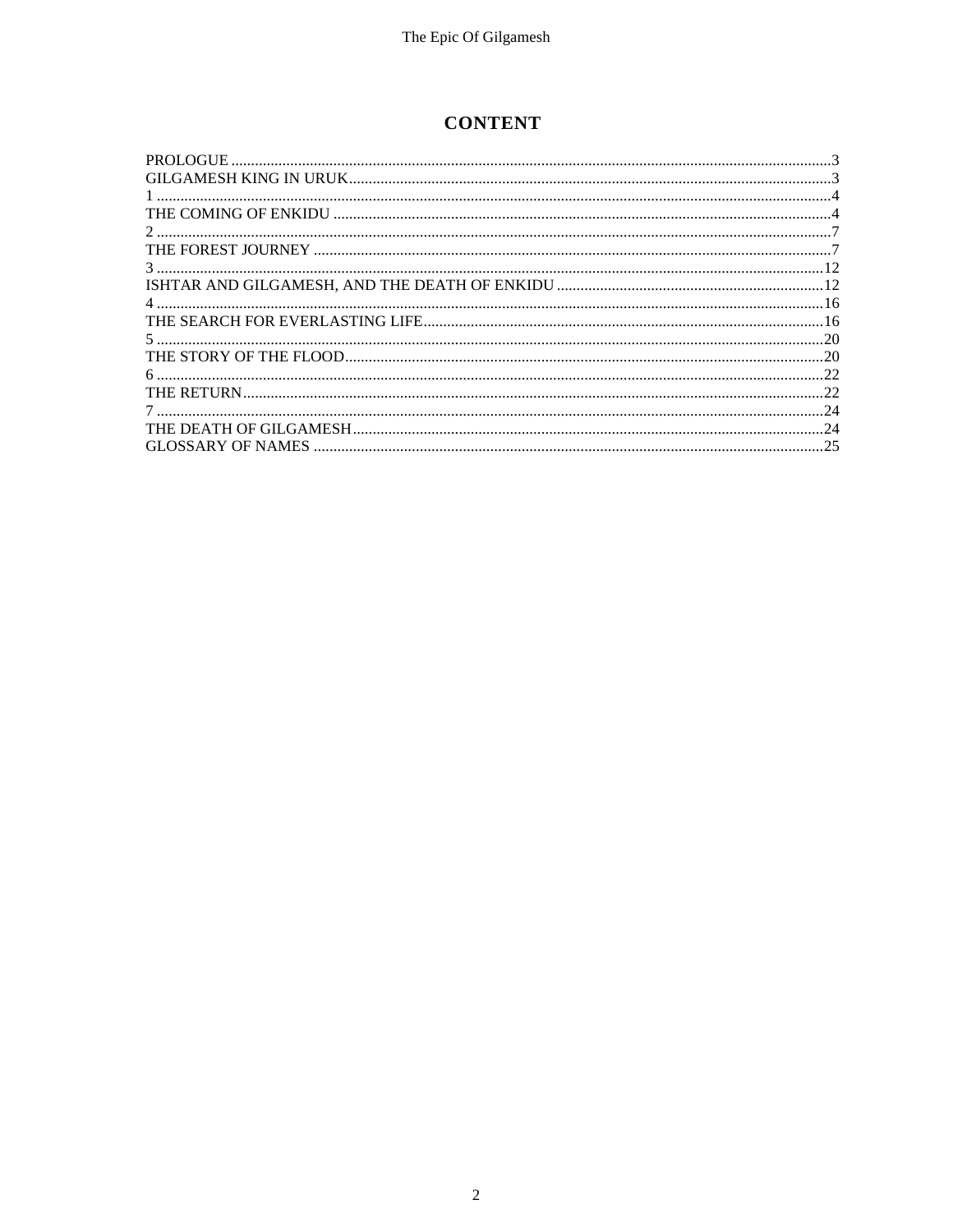# **PROLOGUE**

# **GILGAMESH KING IN URUK**

<span id="page-2-1"></span><span id="page-2-0"></span>I WILL proclaim to the world the deeds of Gilgamesh. This was the man to whom all things were known; this was the king who knew the countries of the world. He was wise, he saw mysteries and knew secret things, he brought us a tale of the days before the flood. He went on a long journey, was weary, worn-out with labour, returning he rested, he engraved on a stone the whole story.

When the gods created Gilgamesh they gave him a perfect body. Shamash the glorious sun endowed him with beauty, Adad the god of the storm endowed him with courage, the great gods made his beauty perfect, surpassing all others, terrifying like a great wild bull. Two thirds they made him god and one third man.

In Uruk he built walls, a great rampart, and the temple of blessed Eanna for the god of the firmament Anu, and for Ishtar the goddess of love. Look at it still today: the outer wall where the cornice runs, it shines with the brilliance of copper; and the inner wall, it has no equal. Touch the threshold, it is ancient. Approach Eanna the dwelling of Ishtar, our lady of love and war, the like of which no latter-day king, no man alive can equal. Climb upon the wall of Uruk; walk along it, I say; regard the foundation terrace and examine the. masonry: is it not burnt brick and good? The seven sages laid the foundations.

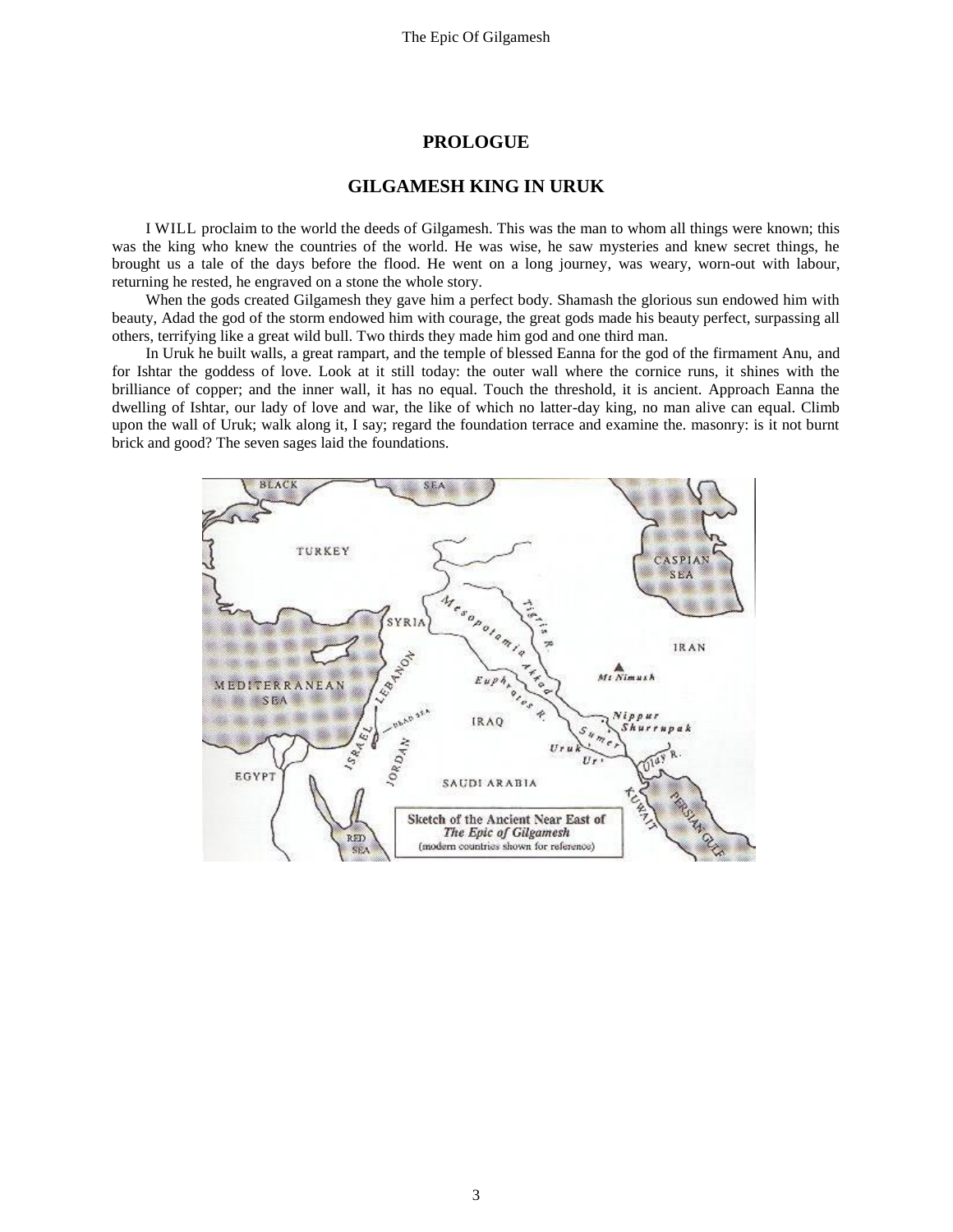#### **THE COMING OF ENKIDU**

<span id="page-3-1"></span><span id="page-3-0"></span>GILGAMESH went abroad in the world, but he met with none who could withstand his arms till be came to Uruk. But the men of Uruk muttered in their houses, 'Gilgamesh sounds the tocsin for his amusement, his arrogance has no bounds by day or night. No son is left with his father, for Gilgamesh takes them all, even the children; yet the king should be a shepherd to his people. His lust leaves no virgin to her lover, neither the warrior's daughter nor the wife of the noble; yet this is the shepherd of the city, wise, comely, and resolute.'

The gods heard their lament, the gods of heaven cried to the Lord of Uruk, to Anu the god of Uruk: 'A goddess made him, strong as a savage bull, none can withstand his arms. No son is left with his father, for Gilgamesh takes them all; and is this the king, the shepherd of his people? His lust leaves no virgin to her lover, neither the warrior's daughter nor the wife of the noble. When Anu had heard their lamentation the gods cried to Aruru, the goddess of creation, 'You made him, O Aruru; now create his equal; let it be as like him as his own reflection, his second self; stormy heart for stormy heart. Let them contend together and leave Uruk in quiet.'

So the goddess conceived an image in her mind, and it was of the stuff of Anu of the firmament. She dipped her hands in water and pinched off clay, she let it fall in the wilderness, and noble Enkidu was created. There was virtue in him of the god of war, of Ninurta himself. His body was rough, he had long hair like a woman's; it waved like the hair of Nisaba, the goddess of corn. His body was covered with matted hair like Samugan's, the god of cattle. He was innocent of mankind; he knew nothing of the cultivated land.

Enkidu ate grass in the hills with the gazelle and lurked with wild beasts at the water-holes; he had joy of the water with the herds of wild game. But there was a trapper who met him one day face to face at the drinking-hole, for the wild game had entered his territory. On three days he met him face to face, and the trapper was frozen with fear. He went back to his house with the game that he had caught, and he was dumb, benumbed with terror.



King Ashurbanipal, 669-627 B.C.. The excavations of his library provided a major source of Mesopotamian literature, including a good portion of the Epic of Gilgamesh.

His face was altered like that of one who has made a long journey. With awe in his heart he spoke to his father: 'Father, there is a man, unlike any other, who comes down from the hills. He is the strongest in the world, he is like an immortal from heaven. He ranges over the hills with wild beasts and eats grass; the ranges through your land and comes down to the wells. I am afraid and dare not go near him. He fills in the pits which I dig and tears up-my traps set for the game; he helps the beasts to escape and now they slip through my fingers.'

His father opened his mouth and said to the trapper, 'My son, in Uruk lives Gilgamesh; no one has ever prevailed against him, he is strong as a star from heaven. Go to Uruk, find Gilgamesh, extol the strength of this wild man. Ask him to give you a harlot, a wanton from the temple of love; return with her, and let her woman's power overpower this man. When next he comes down to drink at the wells she will be there, stripped naked; and when he sees her beckoning he will embrace her, and then the wild beasts will reject him.'

So the trapper set out on his journey to Uruk and addressed himself to Gilgamesh saying, 'A man unlike any other is roaming now in the pastures; he is as strong as a star from heaven and I am afraid to approach him. He helps the wild

 $\Delta$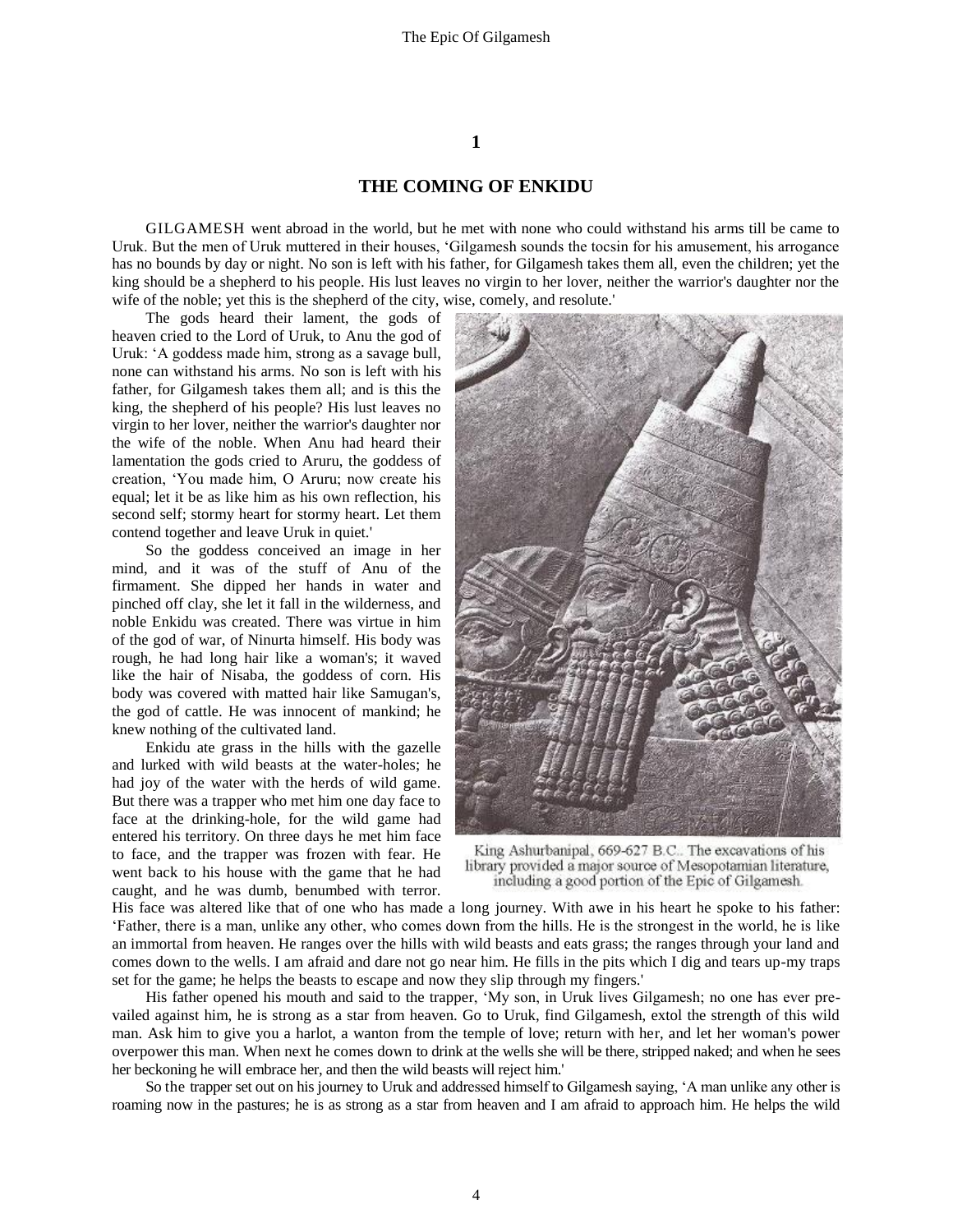game to escape; he fills in my pits and pulls up my traps.' Gilgamesh said, 'Trapper, go back, take with you a harlot, a child of pleasure. At the drinking hole she will strip, and when, he sees her beckoning he will embrace her and the game of the wilderness will. surely reject him.'

Now the trapper returned, taking the harlot with him. After a three days' journey they came to the drinking hole, and there they sat down; the harlot and the trapper sat . facing one another and waited for the game to come. For the first day and for the second day the two sat waiting, but on the third day the herds came; they came down to drink and Enkidu was with them. The small wild creatures of the plains were glad of the water, and Enkidu with them, who ate grass with the gazelle and was born in the hills; and she saw him, the savage man, come from far-off in the hills. The trapper spoke to her: 'There he is. Now, woman, make your breasts bare, have no shame, do not delay but welcome his love. Let him see you naked, let him possess your body. When he comes near uncover yourself and lie with him; teach him, the savage man, your woman's art, for when he murmurs love to you the wild' beasts that shared his life in the hills will reject him.'

She was not ashamed to take him, she made herself naked and welcomed his eagerness; as he lay on her murmuring love she taught him the woman's art For six days and seven nights they lay together, for Enkidu had forgotten his home in the hills; but when he was satisfied he went back to the wild beasts. Then, when the gazelle saw him, they bolted away; when the wild creatures saw him they fled. Enkidu would have followed, but his body was bound as though with a cord, his knees gave way when he started to run, his swiftness was gone. And n ow the wild creatures had all fled away; Enkidu was grown we ak, for wisdom was in him, and the thoughts of a man were in his heart. So he returned and sat down at the woman's feet, and listened intently to what she said. 'You are wise, Enkidu, and now you have become like a god. Why do you want to run wild with the beasts in the hills? Come with me. I will take you to strong-walled Uruk, to the blessed temple of Ishtar and of Anu, of love and of heaven there Gilgamesh lives, who is very strong, and like a wild bull he lords it over men.'

When she had spoken Enkidu was pleased; he longed for a comrade, for one who would understand his heart. 'Come, woman, and take me to that holy temple, to the house of Anu and of Ishtar, and to the place where Gilgamesh lords it over the people. I will challenge him boldly, I will cry out aloud in Uruk, "I am the strongest here, I have come to change the old order, I am he who was born in the hills, I am he who is strongest of all."'

She said, 'Let us go, and let him see your face. I know very well where Gilgamesh is in great Uruk. O Enkidu, there all the people are dressed in their gorgeous robes, every day is holiday, the young men and the girls are wonderful to see. How sweet they smell! All the great ones are roused from their beds. O Enkidu, you who love life, I will show you Gilgamesh, a man of many moods; you shall look at him well in his radiant manhood. His body is perfect in strength and maturity; he never rests by night or day. He is stronger than you, so leave your boasting. Shamash the glorious sun has given favours to Gilgamesh, and Anu of the heavens, and Enlil, and Ea the wise has given him deep understanding. f tell you, even before you have left the wilderness, Gilgamesh will know in his dreams that you are coming.'

Now Gilgamesh got up to tell his dream to his mother; Ninsun, one of the wise gods. 'Mother, last night I had a dream. I was full of joy, the young heroes were round me and I walked through the night under the stars of the firmament, and one, a meteor of the stuff of Anu, fell down from heaven. I tried to lift it but it proved too heavy. All the people of Uruk came round to see it, the common people jostled and the nobles thronged to kiss its feet; and to me its attraction was like the love of woman. They helped me, I braced my forehead and I raised it with thongs and brought it to you, and you yourself pronounced it my brother.'

Then Ninsun, who is well-beloved and wise, said to Gilgamesh, 'This star of heaven which descended like a meteor from the sky; which you tried to lift, but found too heavy, when you tried to move it it would not budge, and so you brought it to my feet; I made it for you, a goad and spur, and you were drawn as though to a woman. This is the strong comrade, the one who brings help to his friend in his need. He is the strongest of wild creatures, the stuff of Anu; born in the grass-lands and the wild hills reared him; when you see him you will be glad; you will love him as a woman and he will never forsake you. This is the meaning of the dream.'

Gilgamesh said, 'Mother, I dreamed a second dream. In the streets of strong-walled Uruk there lay an axe; the shape of it was strange and the people thronged round. I saw it and was glad. I bent down, deeply drawn towards it; I loved it like a woman and wore it at my side.' Ninsun answered, 'That axe, which you saw, which drew you so powerfully like love of a woman, that is the comrade whom I give you, and he will come in his strength like one of the host of heaven. He is the brave companion who rescues his friend in necessity.' Gilgamesh said to his mother, 'A friend, a counsellor has come to me from Enlil, and now I shall befriend and counsel him.' So Gilgamesh told his dreams; and the harlot retold them to Enkidu.

And now she said to Enkidu, 'When I look at you you have become like a god. Why do you yearn to run wild again with the beasts in the hills? Get up from the ground, the bed of a shepherd.' He listened to her words with care. It was good advice that she gave. She divided her clothing in two and with the one half she clothed him and with the other herself, and holding his hand she led him like a child to the sheepfolds, into the shepherds' tents. There all the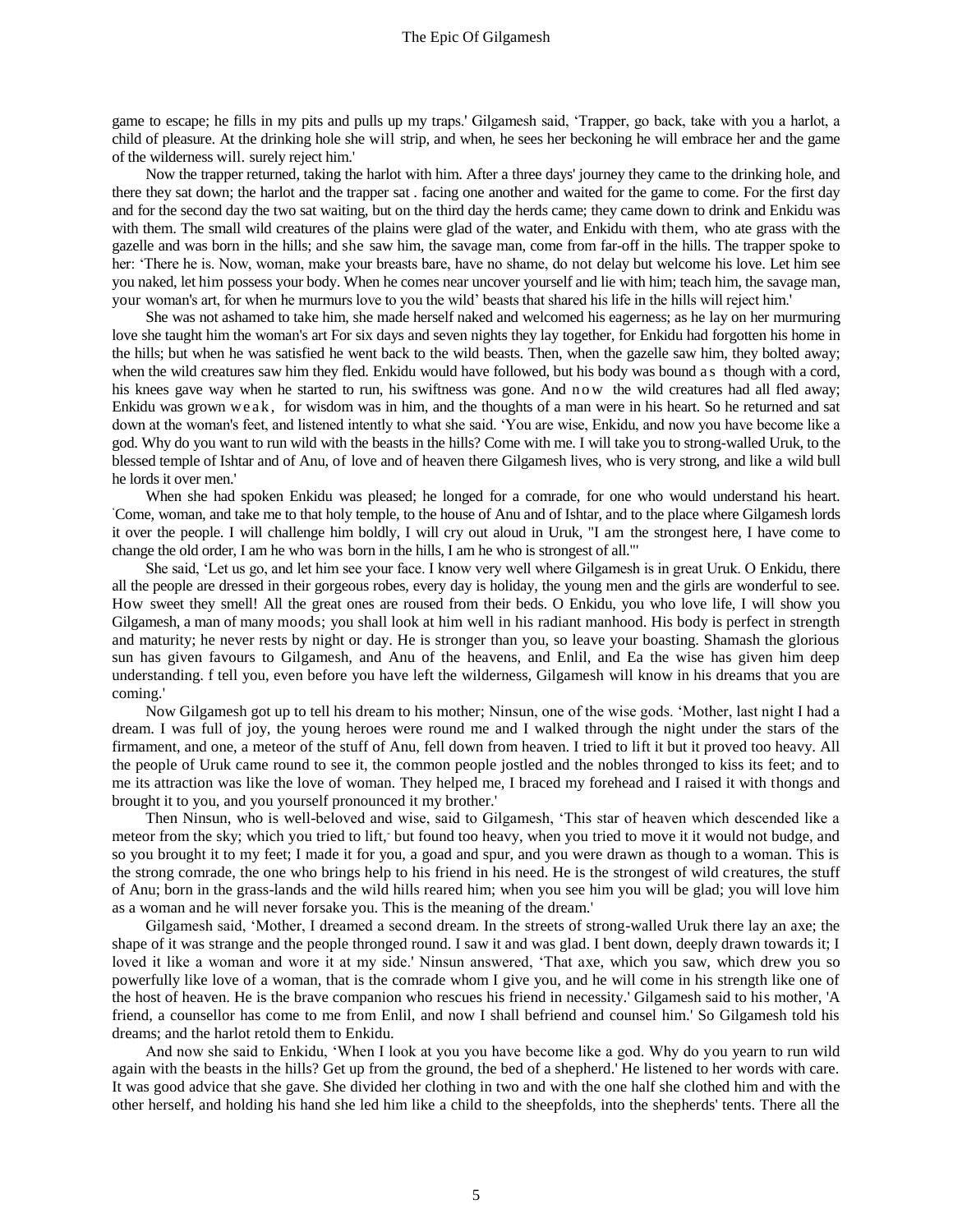shepherds crowded round to see him, they put down bread in front of him, but Enkidu could only suck the milk of wild animals. He fumbled and gaped, at a loss what to do or how he should eat the bread and drink the strong wine. Then the woman said, 'Enkidu, eat bread, it is the staff of life; drink the wine, it is the custom of the land.' So he ate till he was full and drank strong wine, seven goblets. He became merry, his heart exulted and his face shone. He rubbed down the matted hair of his body and anointed himself with oil. Enkidu had become a man; but when he had put on man's clothing he appeared like a bridegroom. He took arms to hunt the lion so that the shepherds could rest at night. He caught wolves and lions and the herdsmen lay down in peace; for Enkidu was their watchman, that strong man who had no rival.

He was merry living with the shepherds, till one day lifting his eyes he saw a man approaching. He said to the harlot, 'Woman, fetch that man here. Why has he come? I wish to know his name.' She went and called the man saying, 'Sir, where are you going on this weary journey?' The man answered, saying to Enkidu, 'Gilgamesh has gone into the marriage-house and shut out the people. He does strange things in Uruk, the city of great streets. At the roll of the drum work begins for the men, and work for the women. Gilgamesh the king is about to celebrate marriage with the Queen of Love, and he still demands to be first with the bride, the king to be first and the husband to follow, for that was ordained by the gods from his birth, from the time the umbilical cord was cut. But now the drums roll for the choice of the bride and the city groans.' At these words Enkidu turned white in the face. 'I will go to the place where Gilgamesh lords it over the people, I will challenge him boldly, and I will cry aloud in Uruk, "I have come to change the old order, for I am the strongest here."

Now Enkidu strode in front and the woman followed behind. He entered Uruk, that great market, and all the folk thronged round him where he stood in the street in strong-walled Uruk. The people jostled; speaking of him they said, 'He is the spit of Gilgamesh. 'He is shorter.' 'He is bigger of bone.' This is the one who was reared on the milk of wild beasts. His is the greatest strength.' The men rejoiced: 'Now Gilgamesh has met his match. This great-one, this hero whose beauty is like a god, he is a match even for Gilgamesh.'

In Uruk the bridal bed was made, fit for the goddess of love. The bride waited for the bridegroom, but in the night Gilgamesh got up and came to the house. Then Enkidu stepped out, he stood in the street and blocked the way. Mighty Gilgamesh came on and Enkidu met him at the gate. He put out his foot and prevented Gilgamesh from entering the house, so they grappled, holding each other like bulls. They broke the doorposts and the walls shook, they snorted like bulls locked together. They shattered the doorposts and the walls shook. Gilgamesh bent his knee with his foot planted on the ground and with a turn Enkidu was thrown. Then immediately his fury died. When Enkidu was thrown he said to Gilgamesh, 'There is not another like you in the world. Ninsun, who is as strong as a wild ox in the byre, she was the mother who bore you, and now you are raised above all men, and Enlil has given you the kingship, for your strength surpasses the strength of men.' So Enkidu and Gilgamesh embraced and their friendship was sealed.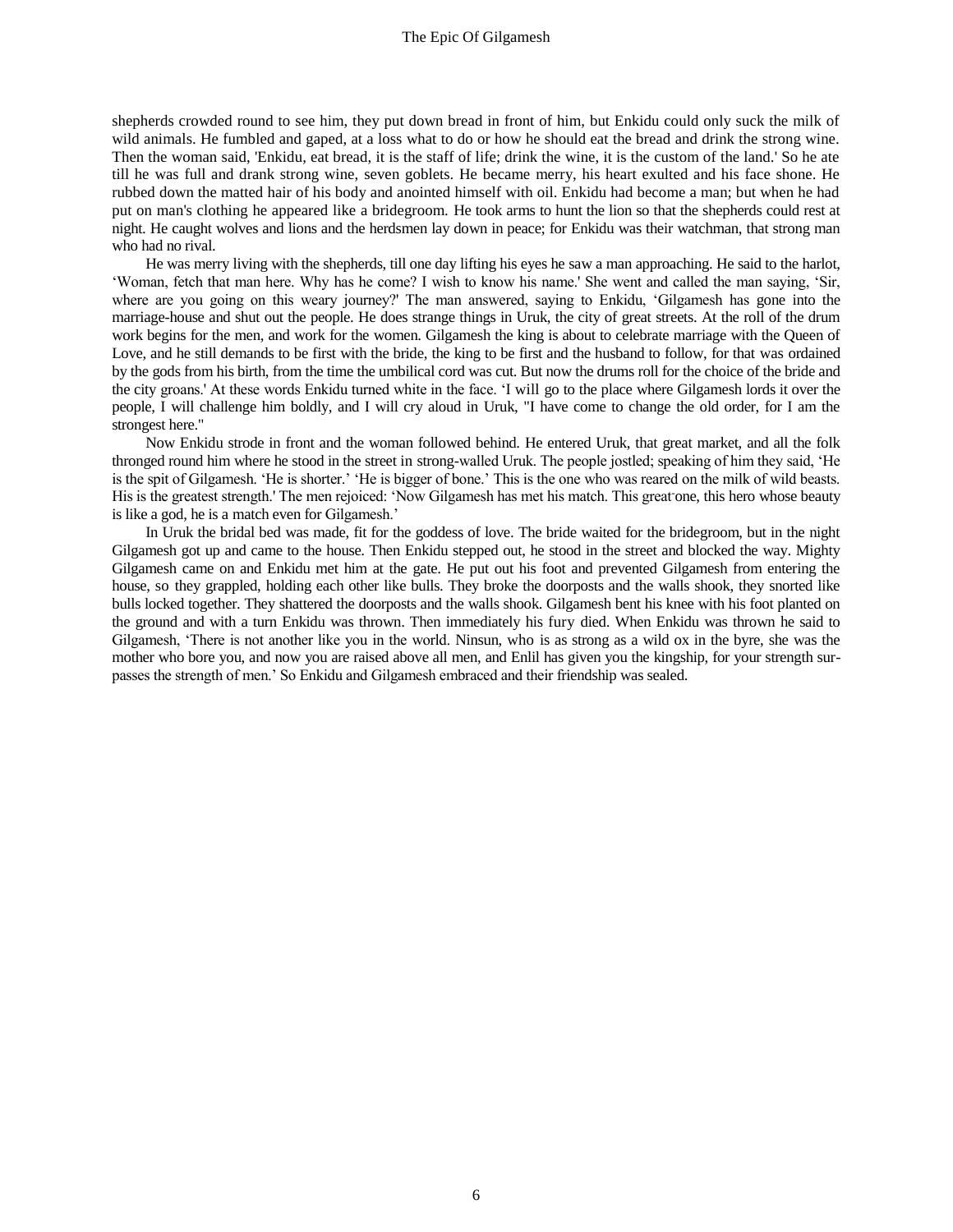#### **THE FOREST JOURNEY**

<span id="page-6-1"></span><span id="page-6-0"></span>ENLIL of the mountain, the father of the gods, had decreed the destiny of Gilgamesh. So Gilgamesh dreamed and Enkidu said, 'The meaning of the dream is this. The father of the gods has given you kingship, such is your destiny, everlasting life is not your destiny. Because of this do not be sad at heart, do not be grieved or oppressed. He has given you power to bind and to loose, to be the darkness and the light of mankind. He has given you unexampled supremacy over the people, victory in battle from which no fugitive returns, in forays and assaults from which there is no going back. But do not abuse this power, deal justly with your servants in the palace, deal justly before Shamash.'

The eyes of Enkidu were full of tears and his heart was sick. He sighed bitterly and Gilgamesh met his eye and said,' My friend, why do you sigh so bitterly? But Enkidu opened his mouth and said, 'I am weak, my arms have lost their strength, the cry of sorrow sticks in my throat, I am oppressed by idleness.' It was then that the lord Gilgamesh turned his thoughts to the Country of the Living; on the Land of Cedars the lord Gilgamesh reflected. He said to his servant Enkidu, 'I have not established my name stamped on bricks as my destiny decreed; therefore I will go to the country where the cedar is felled. I will set up my name in the place where the names of famous men are written, and where- no man's name is written yet I will wise a monument to the gods. Because o£ the evil that is in the land, we will go to the forest and destroy the evil; for in the forest lives Humbaba whose name is "Hugeness", , a ferocious giant. But Enkidu sighed bitterly and said, 'When I went with the wild beasts ranging through the wilderness I discovered the forest; its length is ten thousand leagues in every direction. Enlil has appointed Humbaba to guard it and armed him iii sevenfold terrors, terrible to all flesh is Humbaba. When he roars it is like the torrent of the storm, his breath is like fire, and his jaws are death itself. He guards the cedars so well that when the wild heifer stirs in the forest, though she is sixty leagues distant, he hears her. What man would willingly walk into that country and explore its depths? I tell you, weakness overpowers whoever goes near it: it is not an equal struggle when one fights with Humbaba; he is a great warrior, a battering-ram. Gilgamesh, the watchman of the forest never sleeps.'



Gilgamesh and Enkidu's battle with Humbaba.

Gilgamesh replied: 'Where is the man who can clamber to heaven? Only the gods live for ever with glorious Shamash, but as for us men, our days are numbered, our occupations are a breath of wind. How is this, already you are afraid! I will go first although I am your lord, an4.youmay safely call out, "Forward, there is nothing to fear!" Then if I fall I leave behind me a name that endures; men - will say of me, "Gilgamesh has fallen in fight with ferocious Humbaba." Long after the child has been bony in my house, they will say it, and remember.' Enkidu spoke again to Gilgamesh, 'O my lord, if you will enter that country, go first to the hero Shamash, tell the Sun God, for the land is his. The country where the cedar is cut belongs to Shamash.'

Gilgamesh took up a kid, white without spot, and a brown one with it; he held them against his breast, and he carried them into the presence of the sun. He took in his hand his silver sceptre and he said to glorious Shamash, 'I am going to that country, O Shamash, I am going; my hands supplicate, so let it be well with my soul and bring me back to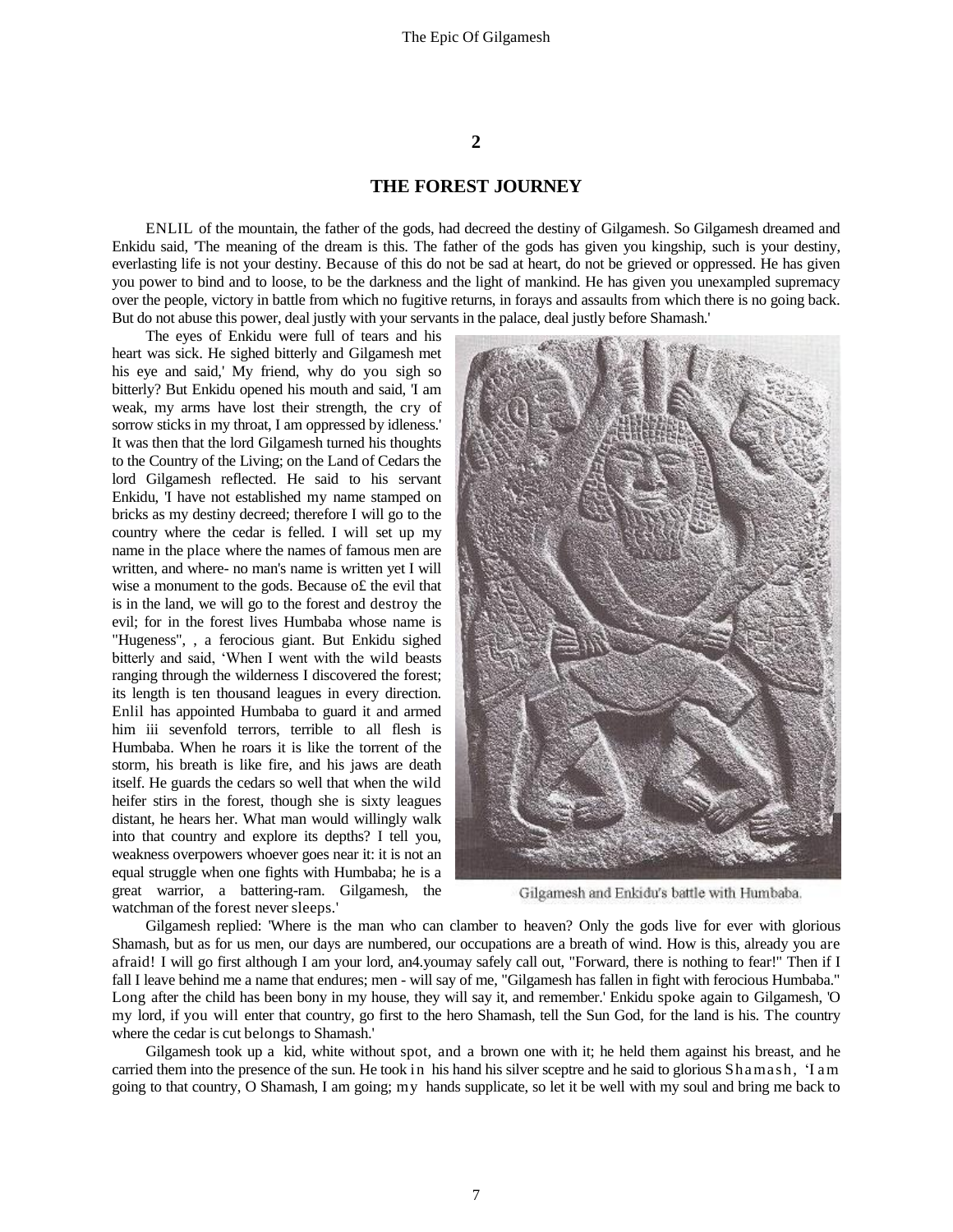the quay of Uruk. Grant, I beseech, your protection, and let the omen be good.' Glorious Shamash answered, 'Gilgamesh, you are strong, but what is the Country of the Living to you?

'O Shamash, hear me, hear me, Shamash, let my voice be heard. Here in the city man dies oppressed at heart, man perishes with despair in his heart. I have looked over the wall and I see the bodies floating on the river, and that will be my lot also. Indeed I know it is so, for whoever is tallest among men cannot reach the heavens, and the greatest cannot encompass the earth. Therefore I would enter that country: because I have not established my name stamped on brick as my destiny decreed, I will go to the country where the cedar is cut. I will set up my name where the names of famous men are written; and where no man's name is written I will raise a monument to the gods.' The tears, ran down his face and he said, 'Alas, it is a long journey that I must take to the Land of Humbaba. If this enterprise is not to be accomplished, why did you move me, Shamash, with the restless desire to perform it? How can I succeed if you will not succour me? If I die in that country I will die without rancour, but if I return I will make a glorious offering of gifts and of praise to Shamash.'

So Shamash accepted the sacrifice of his tears; like the compassionate man he showed him mercy. He appointed strong allies for Gilgamesh, sons of one mother, and stationed them in the mountain caves. The great winds he appointed: the north wind, the whirlwind, the stone and the icy wind, the tempest and the scorching wind. Like ' vipers, like dragons, like a scorching fire, like a serpent that freezes the heart, a destroying flood and the lightning's fork, such were they and Gilgamesh rejoiced.

He went to the forge and said, ..'I will give orders to the armourers; they shall cast us our weapons while we watch them.' So they gave orders to the armourers and the craftsmen sat down in conference. They went into the groves of the plain and cut willow and box-wood; they cast for them axes of nine score pounds, and great swords they cast with blades of six score pounds each one, with pommels and hilts of thirty pounds. They cast for Gilgamesh the axe 'Might of Heroes' and the bow of Anshan; and Gilgamesh was armed and Enkidu; and the weight of the arms they carried was thirty score pounds.

The people collected and the counsellors in the streets and in the market-place of Uruk; they came through the gate of seven bolts and Gilgamesh spoke to them in the market-place: 'I, Gilgamesh, go to see that creature of whom such things are spoken, the rumour of whose name fills the world. I will conquer him in his cedar wood and show the strength of the sons of Uruk, all the world shall. know of it. I am committed to this enterprise: to climb the mountain, to cut down the cedar, and leave behind me an enduring name.' The counsellors of Uruk; the great market, answered him, 'Gilgamesh, you are young, your courage carries you too far, you cannot know what this enterprise means which you plan. We have heard that Hurnbaba is not like men who die, his weapons are such that none can stand against them; the forest stretches for ten thousand leagues in every direction; who would willingly go down to explore its depths? As for Humbaba, when he roars it is like the torrent of the storm, his breath is like fire and his jaws are death itself. Why do you crave to do this thing, Gilgamesh? It is no equal struggle when one fights with Humbaba, that battering-ram:

When he heard these words of the counsellors Gilgamesh looked at his friend and laughed, 'How shall I answer them; shall I say I am afraid of Humbaba, I will sit at home all the rest of my days?' Then Gilgamesh opened his mouth again and said to Enkidu, 'My friend, let us go to the Great Palace, to Egalmah, and stand before Ninsun the queen. Ninsun is wise with deep knowledge, she will give us counsel for the road we must go.' They took each other by the hand as they went to Egalmah, and they went to Ninsun the great queen. Gilgamesh approached, he entered the palace and spoke to Ninsun. 'Ninsun, will you listen to me; I have a long journey to go, to the Land of Humbaba, I must travel an unknown road and fight a strange battle. From the day I go until I return, till I reach the cedar forest and destroy the evil which Shamash abhors, pray for me to Shamash.'

Ninsun went into her room, she put on a dress becoming to her body, she put on jewels to make her breast beautiful, she placed a tiara on her head and her skirts swept the ground. Then she went up to the altar of the Sun, standing upon the roof of the palace; she burnt incense and lifted her arms to Shamash as the smoke ascended: 'O Shamash, why did you give this restless heart to Gilgamesh, my son; why did you give it? You have moved him and now he sets out on a long journey to the Land of Humbaba, to travel an unknown road and fight a strange battle. Therefore from the day that he goes till the day he returns, until he reaches the cedar forest, until he kills Humbaba and destroys the evil thing which you, Shamash, abhor, do not forget him; but let the dawn, Aya, your dear bride, remind you always, and when day is done give him to the watchman of the night to keep him from harm.' Then Ninsun the mother of Gilgamesh extinguished the incense, and she called to Enkidu with this exhortation: 'Strong Enkidu, you are not the child of my body, but I will receive you as my adopted son; you are my other child like the foundlings they bring to the temple. Serve Gilgamesh as a foundling serves the temple and the priestess who reared him. In the presence of my women, any votaries and hierophants, I declare it.' Then she placed - the amulet for a pledge round his neck, and she said to him, 'I entrust my son to you; bring him back to me safely.'

And now they brought to them the weapons, they put in their hands the great swords in their golden scabbards, and the bow and the quiver. Gilgamesh took the axe, he slung the quiver from his -shoulder, and the bow of Anshan,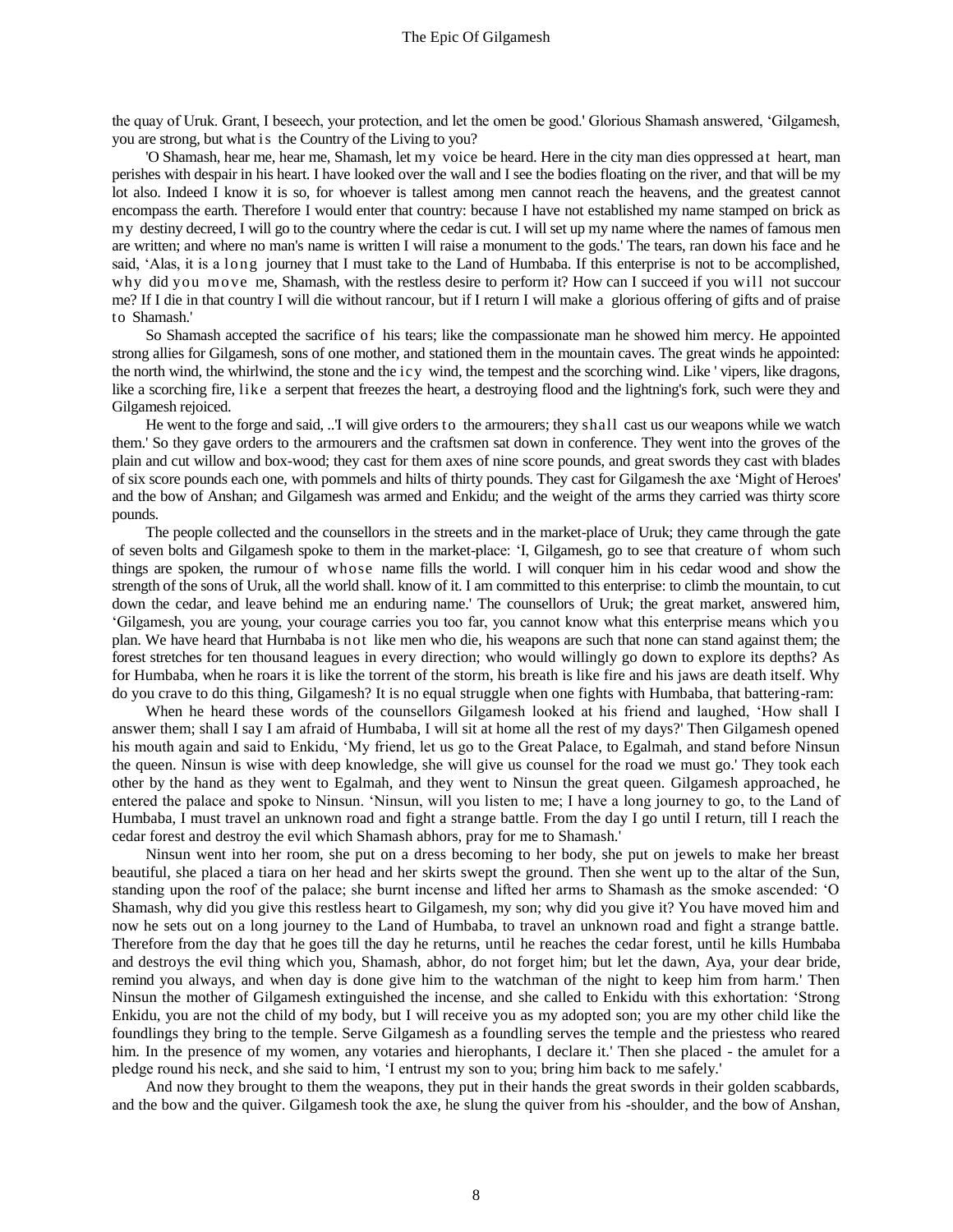and buckled the sword to his belt; and so they were armed and ready for the journey. Now all the people came and pressed on them and said, 'When will you return to the city? The counsellors blessed Gilgamesh and warned him, 'Do not trust too much in your own strength, be watchful, restrain your blows at first. The one who goes in front protects his companion; the good guide who knows the way guards his. friend. Let Enkidu lead the way, he knows the road to the forest, he has seen Humbaba and is experienced in battles; let him press first into the passes, let him be watchful and look to himself. Let-Enkidu protect his friend, and guard his companion, and bring him safe through the pitfalls of the road. We, the counsellors of Uruk entrust our king to you, O Enkidu; bring him back safely to us.' Again to Gilgamesh, they said, 'May Shamash give you your heart's desire, may he let you see with your eyes the thing accomplished which your lips have spoken; may he open a path for you where it is blocked, and a road for your feet to tread. May he open the mountains for your crossing, and may the nighttime bring you the blessings of night, and Lugulbanda, your guardian god, stand beside you for victory. May you have victory in the battle as though you fought with a child. Wash your feet in the river of Humbaba to which you are journeying; in the evening dig a well, and let there always be pure water in your water-skin. Offer cold water to Shamash and do not forget Lugulbanda.'

Then Enkidu opened his mouth and said, 'Forward, there is nothing to fear. Follow me, for I know the place where Humbaba lives and the paths where he walks. Let the counsellors go back. Here is no cause for fear.' When the counsellors heard this they sped the hero on his way. 'Go, Gilgamesh, may your guardian god protect you on the road and bring you safely back to the quay of Uruk.'

After twenty leagues they broke their fast; after another thirty leagues they stopped for the night. Fifty leagues they walked in one day; in three days they had walked as much as a journey of a month and two weeks. They crossed seven mountains before they came to the gate of the forest. Then Enkidu called out to Gilgamesh, 'Do not go down into the forest; when I opened the gate my hand lost its strength.' Gilgamesh answered him, 'Dear friend, do not speak like a coward. Have we got the better of so many dangers and travelled so far, to turn back at last? You, who are tried in wars and battles, hold dose to me now and you will feel no fear of death; keep beside me and your weakness will pass, the trembling will leave your hand. Would my friend rather stay behind? No, we will, go down together into the heart of the forest. Let your courage be roused by the battle to come; forget death and follow me, a man resolute in action, but one who is not foolhardy. When two go together each will protect himself and shield his companion, and if they fall they leave an enduring name.'

Together they went down into the forest and they came to the green mountain. There they stood still, they were struck dumb; they stood still and gazed at the forest. They saw the height of the cedar, they saw the way into the forest and the track where Humbaba was used to walk. The way was broad and the going was good. They gazed at the mountain of cedars, the dwelling-place of the gods and the throne of Ishtar. The hugeness of the cedar rose in front of the mountain, its shade was beautiful, full of comfort; mountain and glade were green with brushwood:

There Gilgamesh dug a well before the setting sun. He went up the mountain and poured out fine meal on the ground and said, 'O mountain, dwelling of the gods, bring me a favourable dream.' Then they took each other' by the hand and lay down to sleep; and sleep that flows from the night lapped over them. Gilgamesh dreamed, and at midnight sleep left him, and he told his dream to his friend. 'Enkidu, what was it that woke me if you did not? My friend, I have dreamed a dream. Get up, look at the mountain precipice. The sleep that the gods sent me is broken. Ah, my friend, what a dream I have had! Terror and confusion; I seized hold of a wild bull in the wilderness. It bellowed and beat up the dust till the whole sky was dark, my arm was seized and my tongue bitten. I fell back on' my knee; then someone refreshed me with water from his water-skin.'

Enkidu said, 'Dear friend, the god to whom we are travelling is no wild bull, though his form is mysterious. That wild bull which you saw is Shamash the Protector; in our moment of peril he will take our hands. The one who gave water from his water-skin, that is your own god who cares for your good name, your Lugulbanda. United with him, together we will accomplish a work the fame of which will never die.'

Gilgamesh said, 'I dreamed again. We stood in a deep gorge of the mountain, and beside it we two were like the smallest of swamp flies; and suddenly the mountain fell, it struck me and caught my feet from under me. Then came an intolerable light blazing out, and in it was one whose grace and whose beauty were greater than the beauty of this world. He pulled me out from under the mountain, he gave me water to drink and my heart was comforted, and he set my feet on the-ground.'

Then Enkidu the child of the plains said, 'Let us go down from the mountain and talk this thing over together.' He said to Gilgamesh the young god, 'Your dream is good, your dream is excellent, the mountain which you saw is Humbaba. Now, surely, we will seize and kill him, and throw his body down as the mountain fell on the plain.'

The next day after twenty leagues they broke their fast, and after another thirty they stopped for the night. They dug a well before the sun had set and Gilgamesh ascended the mountain. He poured out fine meal on the ground and said, 'O mountain, dwelling of the gods, send a dream for Enkidu, make him a favourable dream.' The mountain fashioned a dream for Enkidu; it came, an ominous dream; a cold shower passed over him, it caused him to cower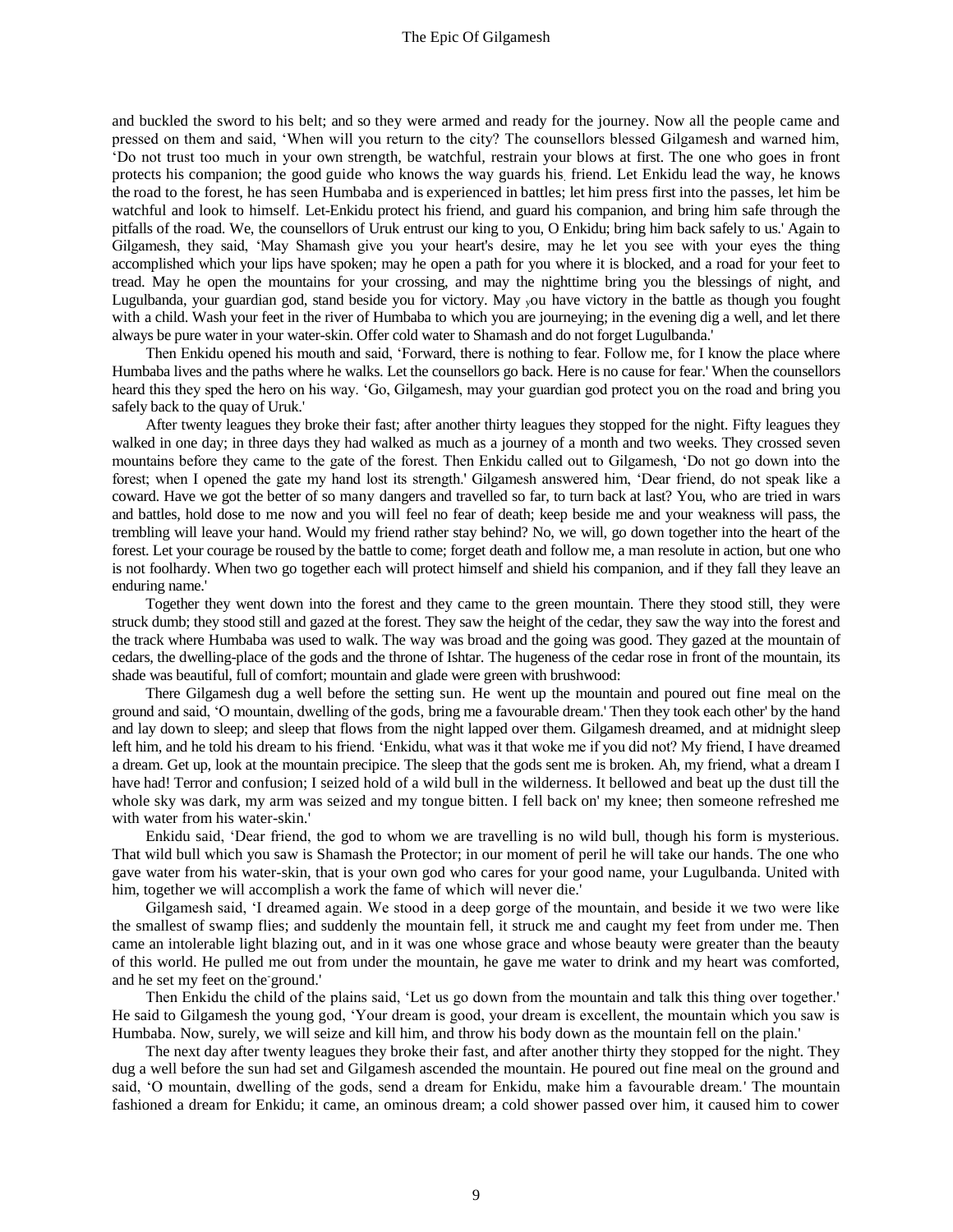tike the mountain barley under a storm of rain. But Gilgamesh sat with his chin on his knees till the sleep which flows over all mankind lapped over him. Then, at midnight, sleep left him; he got up and said to his friend, 'Did you call me, or why did I wake? Did you touch me, or why am I terrified? Did not some god pass by, for my limbs are numb with fear? My friend, I saw a third dream and this dream was altogether frightful. The heavens roared and the earth roared again, daylight failed and darkness fell, lightnings flashed, fire blazed out, the clouds lowered, they rained down death. Then the brightness departed, the fire went out, and all was turned to ashes fallen about us. Let us go down from the mountain and talk this over, and consider what we should do.'

When they had come down from the mountain Gilgamesh seized the axe in his hand: he felled the cedar. When Humbaba heard the noise far off he was enraged; he cried out, 'Who is this that has violated my woods and cut down my cedar?' But glorious Shamash called to them out of heaven, 'Go forward, do not be afraid.' But now' Gilgamesh was overcome by weakness, for sleep had seized him suddenly, a profound sleep held him; he lay on the ground, stretched out speechless, as though in a dream. When Enkidu touched him he did not rise, when he spoke to him he did not reply. 'O Gilgamesh, Lord of the plain of Kullab, the world grows dark, the shadows have spread over it, now is the glimmer of dusk. Shamash has departed, his bright head is quenched in the bosom of his mother Ningal. O Gilgamesh, how long will you lie like this, asleep? Never let the mother who gave you birth be forced in mourning into the city square.'

At length Gilgamesh heard him; lie put on his breastplate, 'The Voice of Heroes', of thirty shekels' weight; he put it on as though it had been a light garment that he carried, and it covered him altogether. He straddled the earth like a bull that snuff's the ground and his teeth were clenched. 'By the life of my mother Ninsun who gave me birth, and by the life of my father, divine Lugulbanda, let me live to be the wonder of my mother, as when she nursed me on her lap.' A second time he said to him, 'By the life of Ninsun my mother who gave me birth, and by the life of my father, divine Lugulbanda, until we have fought thus man, if man he is, this god, if god he is, the way that I took to the Country of the Living will not turn back to the city.'

Then Enkidu, the faithful companion, pleaded, answering him, 'O my lord, you do not know this monster and that is the reason you are not afraid. I who know him, I am terrified. His teeth are dragon's fangs, his countenance is like a lion, his charge is the rushing of the flood, with his look he crushes alike the trees of the forest and reeds in the swamp. O my Lord, you may go on if you choose into thus land, but I will go back to the city. I will tell the lady your mother all your glorious' deeds till she shouts for joy: and then I will tell the death that followed till she weeps for bitterness.' But Gilgamesh said, 'Immolation and sacrifice are not yet for me, the boat of the dead shall not go down, nor the three-ply cloth be cut for my shrouding. Not yet will my people be desolate, nor the pyre be lit in my house and my dwelling burnt on the fire. Today, give me your aid and you shall have mine: what then can go amiss with us two? All living creatures born of the flesh shall sit at last in the boat of the West, and when it sinks, when the boat of Magilum sinks, they are gone; but we shall go forward and fix our eyes on this monster. If your heart is fearful throw away fear; if there is terror in it throw away terror. Take your axe in your hand and attack. He who leaves the fight unfinished is not at peace.'

Humbaba came out from his strong house of cedar. Then Enkidu called out, 'O Gilgamesh, remember now your boasts in Uruk. Forward, attack, son of Uruk, there is nothing to fear.' When he heard these words his courage rallied; he answered, 'Make haste, close in, if the watchman is there do not let him escape to the woods where he will vanish. He has put on the first of his seven splendours but not yet the other six, let us trap him before he is armed.' Like a raging wild bull he snuffed the ground; the watchman of the woods turned full of threatenings, he cried out. Humbaba came from his strong house of cedar. He nodded his head and shook it, menacing Gilgamesh; and on him he fastened his eye, the eye of death. Then Gilgamesh called to Shamash and his tears were flowing, 'O glorious Shamash, I have followed the road you commanded but now if you send no succour how shall I escape? Glorious Shamash heard his prayer and he summoned the great wind, the north wind, the whirlwind, the storm and the icy wind, the tempest and the scorching wind; they came like dragons, like a scorching fire, like a serpent that freezes the heart, a destroying flood and the lightning's fork. The eight winds rose up against Humbaba, they beat against his eyes; he was gripped, unable to go forward or back. Gilgamesh shouted, 'By the life of Ninsun my mother and divine Lugulbanda my father, in the Country of the Living, in this Land I have discovered your dwelling; my weak arms and my small weapons I have brought to this Land against you, and now I will enter your house'.

So he felled the first cedar and they cut the branches and laid them at the foot of the mountain. At the first stroke Humbaba blazed out, but still they advanced. They felled seven cedars and cut and bound the branches and laid them at the foot of the mountain, and seven times Humbaba loosed his glory on them. As the seventh blaze died out they reached his lair. He slapped his thigh in scorn. He approached like a noble wild bull roped on the mountain, a warrior whose elbows are bound together. The tears started to his eyes and he was pale, 'Gilgamesh, let me speak. I have never known a mother, no, nor a father who reared me. I was born of the mountain, he reared me, and Enlil made me the keeper of this forest. Let me go free, Gilgamesh, and I will be your servant, you shall be my lord; all the trees of the forest that I tended on the mountain shall be yours. I will cut them down and build you a palace.' He took him by the hand and led him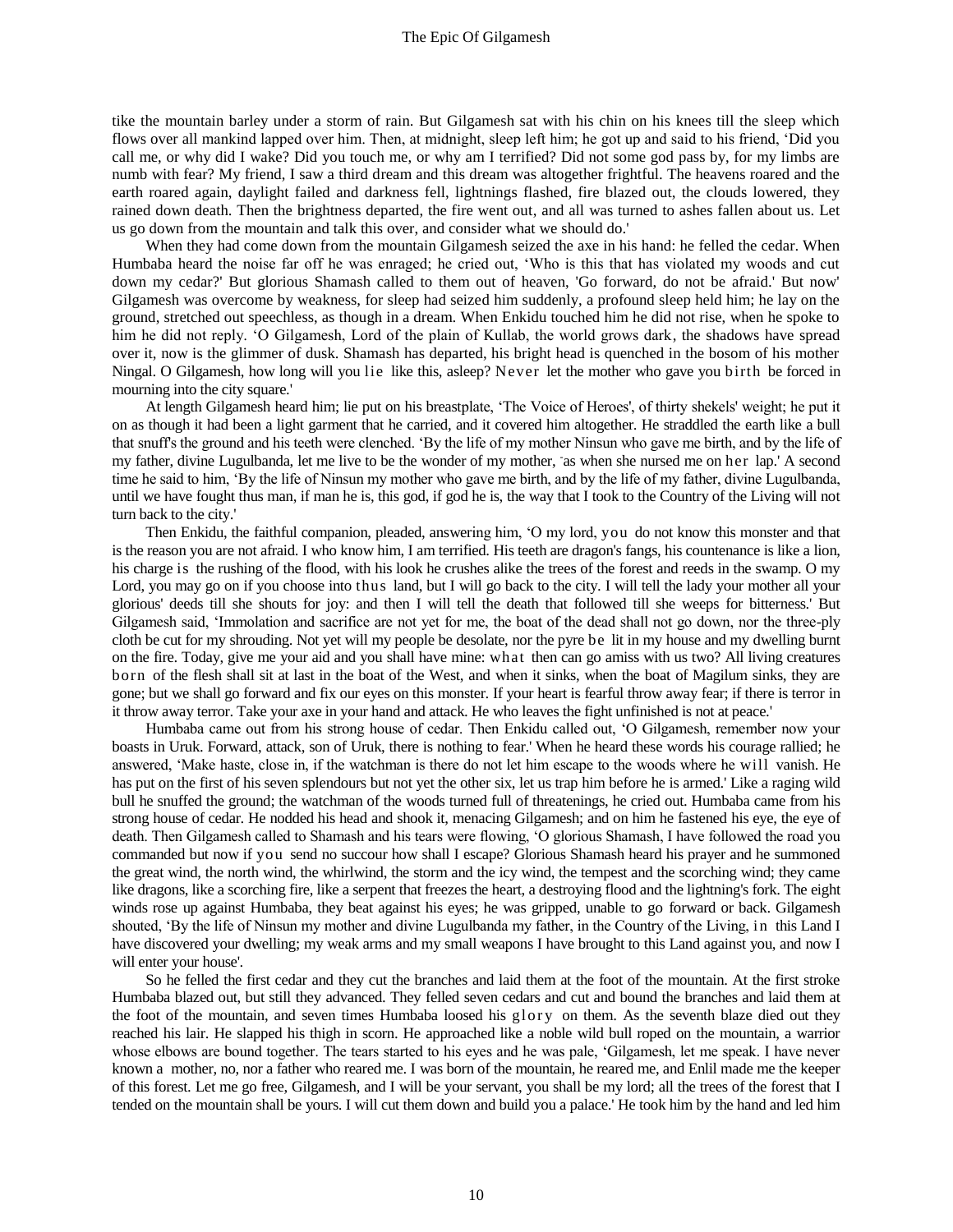to his house, so that the heart of Gilgamesh was moved with compassion. He swore by the heavenly life, by the earthly life, by the underworld itself: 'O Enkidu, should not the snared, bird return to its nest and the captive man return to his mother's arms?' Enkidu answered, 'The strongest of men will fall to fate if he has no judgement. Namtar, the evil fate that knows no distinction between men, will devour him. If the snared bird returns to its nest, if the captive man returns to his mother's arms, then you my friend will never return to the city where the mother is waiting who gave you birth. He will bar the mountain road against you, and make the pathways impassable.'

Humbaba said, 'Enkidu, what you have spoken is evil: you, a hireling, dependent for your bread! In envy and for fear of a rival you have spoken evil words.' Enkidu said, 'Do not listen, Gilgamesh: this Humbaba must die. Kill Humbaba first and his servants after.' But Gilgamesh said, 'If we touch him the blaze and the glory of light will be put out in confusion, the glory and glamour will vanish, its rays will be quenched.' Enkidu said to Gilgamesh, 'Not so, my friend. First entrap the bird, and where shall the chicks run then? Afterwards we can search out the glory and the glamour, when the chicks run distracted through the grass.'

Gilgamesh listened to the word of his companion, he took the axe in his hand, he drew the sword from his belt, and he struck Humbaba with a thrust of the sword to the neck, and Enkidu his comrade struck the second blow. At the third blow Humbaba fell. Then there followed confusion for this was the guardian of the forest whom they had felled to the ground. For as far as two leagues the cedars shivered when Enkidu felled the watcher of the forest, he at whose voice Hermon and Lebanon used to tremble. Now the mountains were moved and all the hills, for the guardian of the forest was killed. They attacked the cedars, the seven splendours of Humbaba were extinguished. So they pressed on into the forest bearing the sword of eight talents. They uncovered the sacred dwellings of the Anunnaki and while Gilgamesh felled the first of the trees of the forest Enkidu cleared their roots as far as the banks of Euphrates. They set Humbaba before the gods, before Enlil; they kissed the ground and dropped the shroud and set the head before him. When he saw the head of Humbaba, Enlil raged at them. 'Why did you do this thing? From henceforth may the fire be on your faces, may it eat the bread that you eat, may it drink where you drink.' Then Enlil took again the blaze and the seven splendours that had been Humbaba's: he gave the first to the river, and he gave to the lion, to the stone of execration, to the mountain and to the dreaded daughter of the Queen of Hell.

O Gilgamesh, king and conqueror of the dreadful blaze; wild bull who plunders the mountain, who crosses the sea, glory to him, and from the brave the greater glory is Enki's!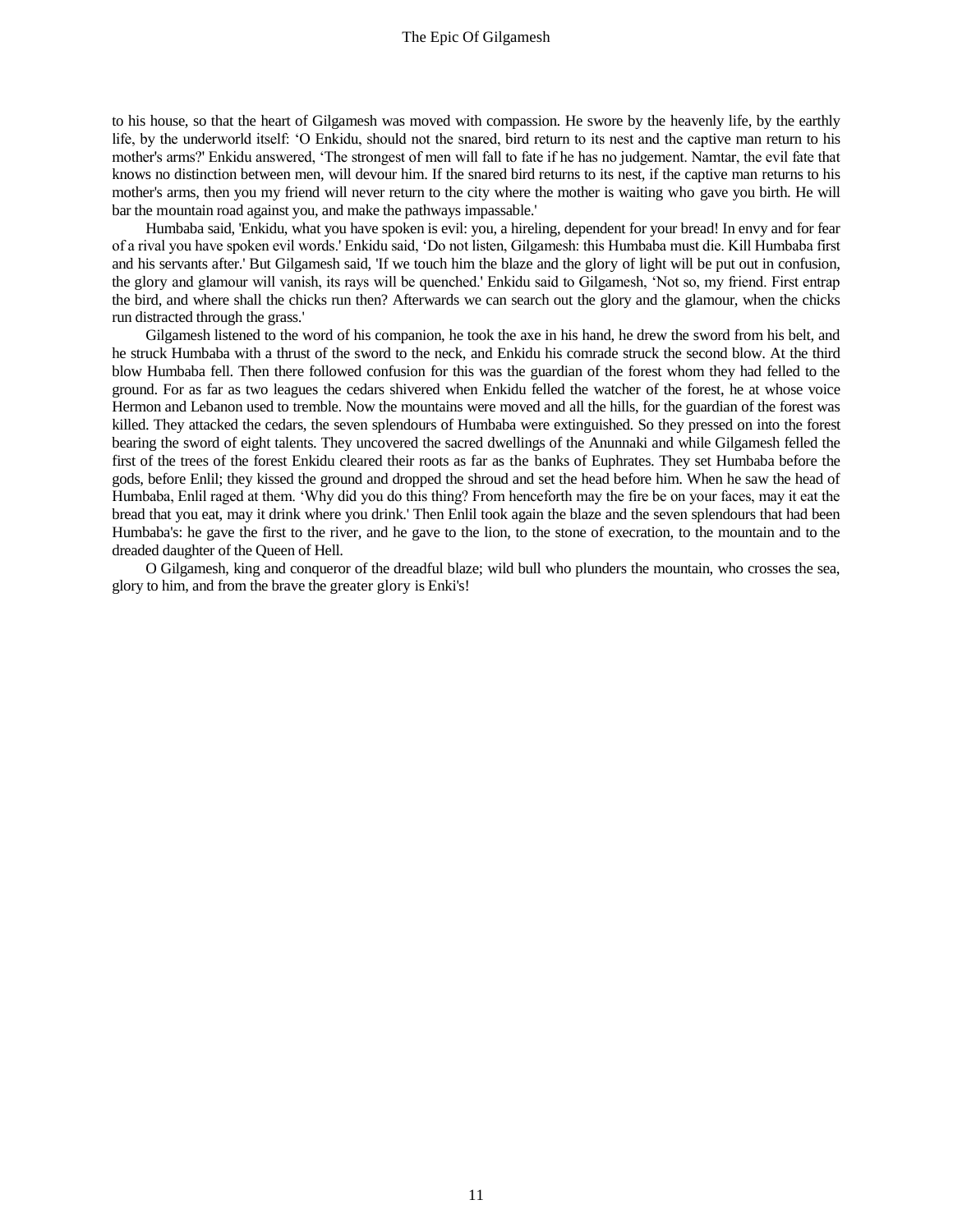#### **ISHTAR AND GILGAMESH, AND THE DEATH OF ENKIDU**

<span id="page-11-1"></span><span id="page-11-0"></span>GILGAMESH Washed out his long locks and cleaned his weapons; he flung back his hair from his shoulders; he threw off his stained clothes and changed them for new. He put on his royal robes and made them fast. When Gilgamesh had put on the crown, glorious Ishtar lifted her eyes, seeing the beauty of Gilgamesh. She said, 'Come to me Gilgamesh, and be my bridegroom; grant me seed of your body, let me be your bride and you shall be my husband. I will harness for you a chariot of lapis lazuli and of gold, with wheels of gold and horns of copper; and you shall have mighty demons of the storm for draft mules. When you enter our house in the fragrance of cedar-wood, threshold and throne will kiss your feet. Kings, rulers, and princes will bow down before you; they shall bring you tribute from the mountains and the plain. Your ewes shall drop twins and your goats triplets; your pack-ass shall outrun mules; your oxen shall have no rivals, and your chariot horses shall be famous far-off for their swiftness.'

Gilgamesh opened his mouth and answered glorious Ishtar, 'If I take you in marriage, what gifts can I give in return? What ointments and clothing for your body? I would gladly give you bread and all sorts of food fit for a god. I would give you wine to drink fit for a queen. I would pour out barley to stuff your granary; but as for making you my wife - that I will not. How would it go with me? Your lovers have found you like a brazier which smoulders in the cold, a backdoor which keeps out neither squall of wind nor storm, a castle which crushes the garrison, pitch that blackens the bearer, a water-skin that chafes the carrier, a stone which falls from the parapet, a battering-ram turned back from the enemy, a sandal that trips the wearer. Which of your lovers did you ever love for ever? What shepherd of yours has pleased you for all time? Listen to me while I tell the tale of your lovers. There was Tammuz, the lover of your youth, for him you decreed wailing, year after year. You loved the many coloured roller, but still you struck and broke his wing; now in the grove he sits and cries, "kappi, kappi, my wing, my wing." You have loved the lion tremendous in strength: seven pits you dug for him, and seven. You have loved the stallion magnificent in battle, and for him you decreed whip and spur and a thong, to gallop seven leagues by force and to muddy the water before he drinks; and for his mother Silili lamentations. You have loved the shepherd of the flock; he made meal-cake for you day after day, he killed kids for your sake. You struck and turned him into a wolf, now his own herd-boys chase him away, his own hounds worry his flanks. And did you not love Ishullanu, the gardener of your father's palm grove? He brought you baskets filled with dates without end; every day he loaded your table. Then you turned your eyes on him and said, "Dearest Ishullanu, come here to me, let us enjoy your manhood, come forward and take me, I am yours.' Ishullanu answered, "What are you asking from me? My mother has baked and I have eaten; why should I come to such as you for food that is tainted and rotten? For when was a screen of rushes sufficient protection from frosts?" But when you had beard his answer you struck him. He was changed to a blind mole deep in the earth, one whose desire is always beyond his reach. And if you and I should be lovers, should not I be served in the same fashion as all these others whom you loved once?'

When Ishtar heard this she fell into a bitter rage, she went up to high heaven. Her tears poured down in front of her father Anu, and Antum her mother. She said, 'My father, Gilgamesh has heaped insults on me, he has told over all my abominable behaviour, my foul and hideous acts.' Anu opened his mouth and said, 'Are you a father of gods? Did not you quarrel with Gilgamesh the king, so now he has related your abominable behaviour, your foul and hideous acts.'

Ishtar opened her mouth and said again, 'My father, give me the Bull of Heaven to destroy Gilgamesh. Fill Gilgamesh, I say, with arrogance to his destruction; but if you refuse to give me the Bull of Heaven I will break in the doors of hell and smash the bolts; there will be confusion of people, those above with those from the lower depths. I shall bring up the dead to eat food like the living; and the hosts of dead will outnumber the living.' Anusa d to great Ishtar, 'If I do what you desire there will be seven years of drought throughout Uruk when corn will be seedless husks. Have you saved grain enough for the people and grass for the cattle? Ishtar replied. 'I have saved grain for the people, grass for the cattle; for seven years of seedless husks there is grain and there is grass enough.'

When Anu heard what Ishtar had said he gave her the Bull of Heaven to lead by the halter down to Uruk: When they reached the gates of Uruk the Bull went to the river; with his first snort cracks opened in the earth and, a hundred young men fell down to death. With his second snort cracks opened and two hundred fell down to death. With his third snort cracks opened, Enkidu doubled over but instantly recovered, he dodged aside and leapt on the Bull and seized it by the horns. The Bull of Heaven foamed in his face, it brushed him with the thick of its tail. Enkidu cried to Gilgamesh, 'my friend, we boasted that we would .leave enduring names behind us. Now thrust in your sword between the nape and the horns.' So Gilgamesh followed the Bull, he seized the thick of its tail, he thrust the sword between the nape and the horns and slew the Bull. When they had killed the Bull of Heaven they cut out its heart and gave it to Shamash, and the brothers rested.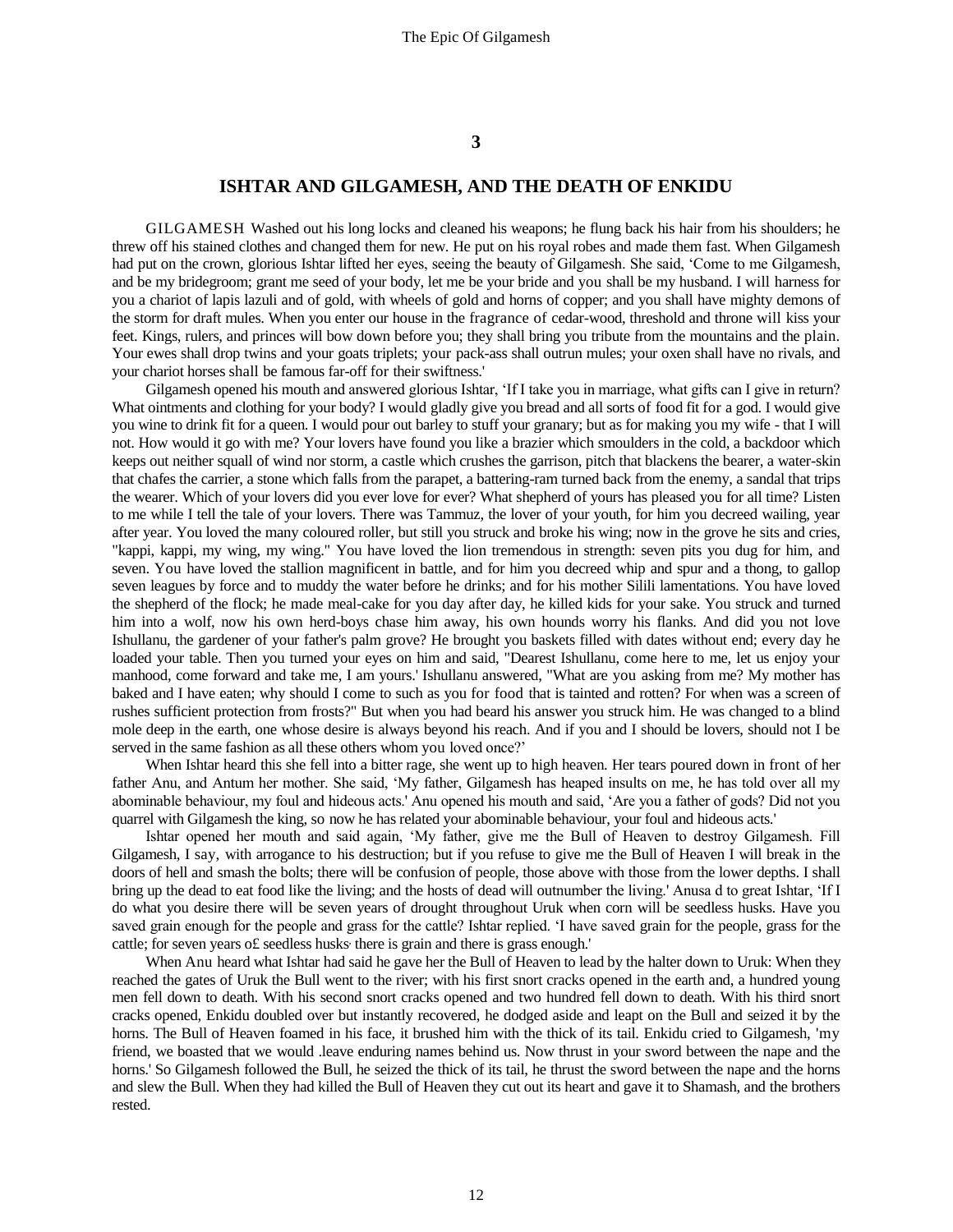But Ishtar rose tip and mounted the great wall of Uruk; she sprang on to the tower and uttered a curse: 'Woe to Gilgamesh, for he has scorned me in killing the Bull of Heaven.' When Enkidu heard these words he tore out the Bull's right thigh and tossed it in her face saying, 'If I could lay my hands on you, it is this I should do to you, and lash the entrails to your side.' Then Ishtar called together her people, the dancing and singing girls, the prostitutes of the temple, the courtesans. Over the thigh of the Bull of Heaven she set up lamentation.

But Gilgamesh called the smiths and the armourers, all of them together. They admired the immensity of the horns. They were plated with lapis lazuli two fingers thick. They were thirty pounds each in weight, and their capacity in oil was six measures, which he gave to his guardian god, Lugulbanda. But he carried the horns into the palace and hung them on the wall. Then they washed their hands in Euphrates, they embraced each other and went away. They drove through the streets of Uruk where the heroes were gathered to see them, and Gilgamesh called to the singing girls, 'Who is most glorious of the heroes, who is most eminent among men?' 'Gilgamesh is the most glorious of heroes, Gilgamesh is most eminent among men.' And now there was feasting, and celebrations and joy in the palace, till the heroes lay down saying, 'Now we will rest for the night.'

When the daylight came Enkidu got up and cried to Gilgamesh, 'O my brother, such a dream I had last night. Anu, Enlil, Ea and heavenly Shamash took counsel together, and Anu said to Enlil, "Because they have killed the Bull of Heaven, and because they have killed Humbaba who guarded the Cedar Mountain one of the two must , die." Then glorious Shamash answered the hero Enlil, "It was by your command they killed the Bull of Heaven, and killed Humbaba, and must Enkidu die although innocent?" Enlil flung round in rage at glorious Shamash, "You dare to say this, you who went about with them every day like one of themselves!"'

So Enkidu lay stretched out before Gilgamesh; his tears ran down in streams and he said to Gilgamesh, ' O my brother, so dear as you are to me, brother, yet they will take me from you.' Again he said, 'I must sit down on the threshold of the dead and never again will I see my dear brother with my eyes.'

While Enkidu lay alone in his sickness he cursed the gate as though it was living flesh, 'You there, wood of the gate, dull and insensible, witless, I searched for you over twenty leagues until I saw the towering cedar. There is no wood like you in our land. Seventy-two cubits high and twenty-four wide, the pivot and the ferrule and the jambs are perfect. A master craftsman from Nippur has made you; but O, if I had known the conclusion! If I had known that this was all the good that would come of it, I would have raised the axe and split you into little pieces and set up here a gate of wattle instead. Ah, if only some future king had brought you here, or some god- had fashioned you. Let him obliterate my name and write his own, and the curse fall on him instead of on Enkidu.'

With the first brightening of dawn Enkidu raised his head and wept before the Sun God, in the brilliance of the sunlight his tears streamed down. 'Sun God, I beseech you, about that vile Trapper, that Trapper of nothing because of whom I was to catch less than my comrade; let him catch least, make his game scarce, make him feeble, taking the smaller of every share, let his quarry escape from his nets.'

When he had cursed the Trapper to his heart's content he turned on the harlot. He was roused to curse her also. 'As for you, woman, with a great curse I curse you! I will promise you a destiny to all eternity. My curse shall come on you soon and sudden. You shall be without a roof for your commerce, for you shall not keep house with other girls in the tavern, but do your business in places fouled by the vomit of the drunkard. Your hire will be potter's earth, your thievings will be flung into the hovel, you will sit at the cross-roads in the dust of the potter's quarter, you will make your bed on the dunghill at night, and by day take your stand in the wall's shadow. Brambles and thorns will tear your feet, the drunk and the dry will strike your cheek and your mouth will ache. Let you be stripped of your purple dyes, for I too once in the wilderness with my wife had all the treasure I wished.'

When Shamash heard the words of Enkidu he called to him from heaven: 'Enkidu, why are you cursing the woman, the mistress who taught you to eat bread fit for gods and drink wine of kings? She who put upon you a 'magnificent garment, did she not give you glorious Gilgamesh for your companion, and has not Gilgamesh, your own brother, made you rest on a 'royal bed and recline on a couch at his left hand? He has made the princes of the earth kiss your feet, and now all the people of Uruk lament and wail over you. When you are dead he will let his hair grow long for your sake, he will wear a lion's pelt and wander through the desert.'

When Enkidu heard glorious Shamash his angry heart grew quiet, he called back the curse and said, 'Woman, I promise you another destiny. The mouth which cursed you shall bless you! Kings, princes and nobles shall adore you. On your account a man though twelve miles off will clap his hand to his thigh and his hair will twitch. For you he will undo his belt and open his treasure and you shall have your desire; lapis lazuli, gold and' carnelian from the heap in the treasury. A ring for your hand and a robe shall be yours. The priest will lead you into the presence of the gods. On your account a wife, a mother of seven, was forsaken.'

As Enkidu slept alone in his sickness, in bitterness of spirit he poured out his heart to his friend. 'It was I who cut down the cedar, I who levelled the forest, I who slew Humbaba and now see what has become of me. Listen, my friend, this is the dream I dreamed last night. The heavens roared, and earth rumbled back an answer; between them stood I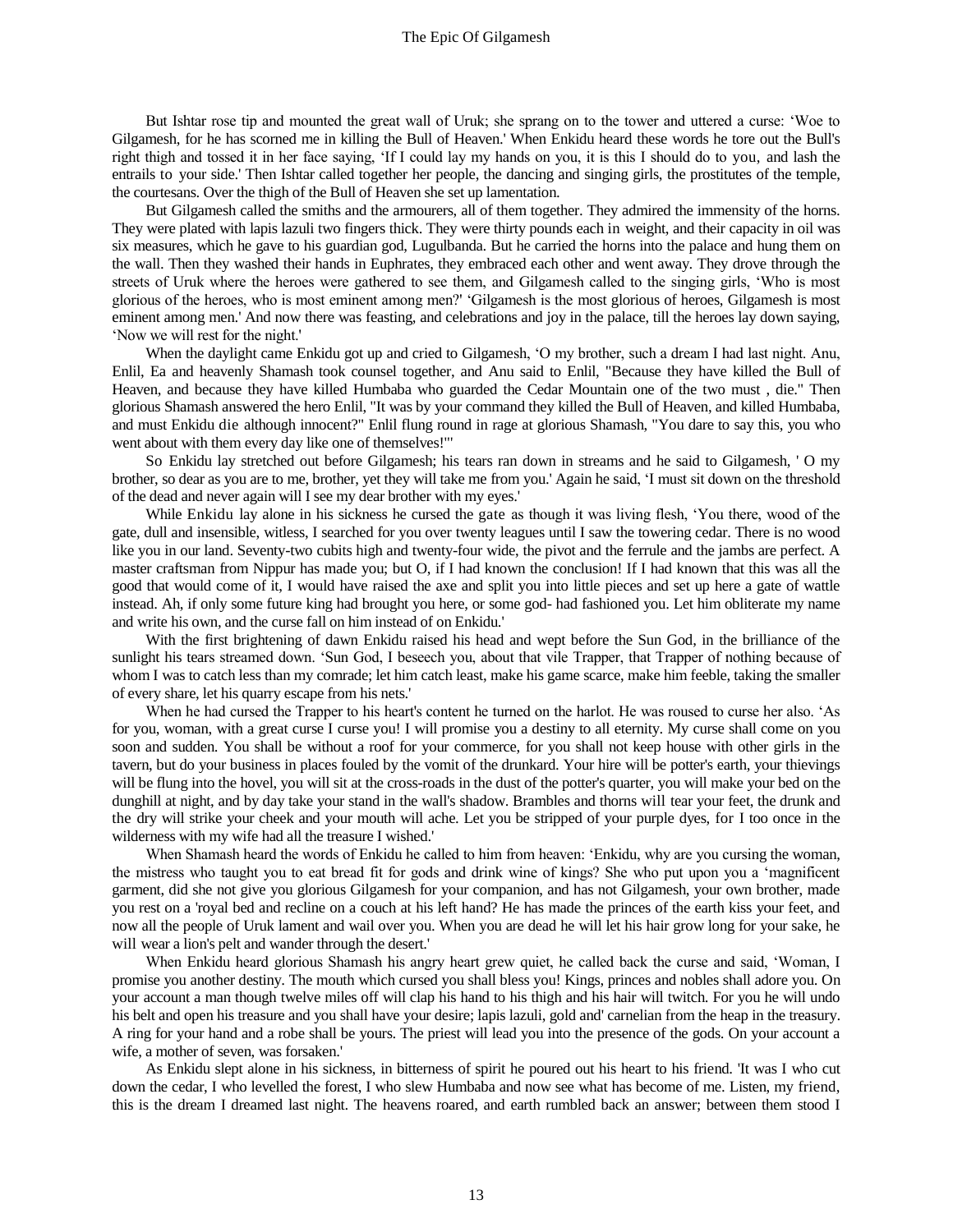before an awful being, the sombre-faced man-bird; he had directed on me his purpose. His was a vampire face, his foot was a lion's foot, his hand was an eagle's talon. He fell on me and his claws were in my hair, he held me fast and I smothered; then he transformed me so that my arms became wings covered with feathers. He turned his stare towards me, and he led me away to the palace of Irkalla, the Queen of Darkness, to the house from which none who enters ever returns, down the road from which there is no coming back.

'There is the house whose people sit in darkness; dust is their food and clay their meat. They are clothed like birds " with wings for covering, they see no light, they sit in darkness. I entered the house of dust and I saw the kings of the earth, their crowns put away for ever; rulers and princes, all those who once wore kingly crowns and ruled the world in the days of old. They who had stood in the place of the gods like Ann and Enlil stood now like servants to fetch baked meats in the house of dust, to carry cooked meat and cold water from the water-skin. In the house of dust which I entered were high priests and acolytes, priests of the incantation and of ecstasy; there were servers of the temple, and there was Etana, that king of Dish whom the eagle carried to heaven in the days of old. I saw also Samuqan, god of cattle, and there was Ereshkigal the Queen of the Underworld; and Befit-Sheri squatted in front of her, she who is recorder of the gods and keeps the book of death. She held a tablet from which she read. She raised her head, she saw me and spoke:" Who has brought this one here?" Then I awoke like a man drained of blood who wanders alone in a waste of rashes; like one whom the bailiff has seized and his heart pounds with terror.'

Gilgamesh had peeled off his clothes, he listened to his words and wept quick tears, Gilgamesh listened and his tears flowed. He opened his mouth and spoke to Enkidu: 'Who is there in strong-walled Uruk who has wisdom like this? Strange things have been spoken, why does your heart speak strangely? The dream was marvellous but the terror was great; we must treasure the dream whatever the terror; for the dream has shown that misery comes at last to the healthy man, the end of life is sorrow.' And Gilgamesh lamented, 'Now I will pray to the great gods, for my friend had an ominous dream.'

This day on which Enkidu dreamed came to an end and be lay stricken with sickness. One whole day he lay on his bed and his suffering increased. He said to Gilgamesh, the friend on whose account he had left the wilderness, 'Once I ran for you, for the water of life, and I now have nothing:' A second day he lay on his bed and Gilgamesh watched over him but the sickness increased. A third day he lay on his bed, he called out to Gilgamesh, rousing him up. Now he was weak and his eyes were blind with weeping. Ten days he lay and his suffering increased, eleven and twelve days he lay on his bed of pain. Then he called to Gilgamesh, 'My friend, the great goddess cursed me and I must die in shame. I shall not die like a man fallen in battle; I feared to fall, but happy is the man who falls in the battle, for I must die in shame.' And Gilgamesh wept over Enkidu. With the first light of dawn he raised his voice and said to the counsellors of Uruk:

*'Hear me, great ones of Uruk, I weep for Enkidu, my friend, Bitterly moaning like a woman mourning I weep for my brother. O Enkidu, my brother, You were the axe at my side, My hand's strength, the sword in my belt, The shield before me, A glorious robe, my fairest ornament; An evil Fate has robbed me. The wild ass and the gazelle That were father and mother, All long-tailed creatures that nourished you Weep for you, All the wild things of the plain and pastures; The paths that you loved in the forest of cedars Night and day murmur. Let the great ones of strong-walled Uruk Weep for you; Let the finger of blessing Be stretched out in mourning; Enkidu, young brother. Hark, There is an echo through all the country Like a mother mourning. Weep all the paths where we walked together;*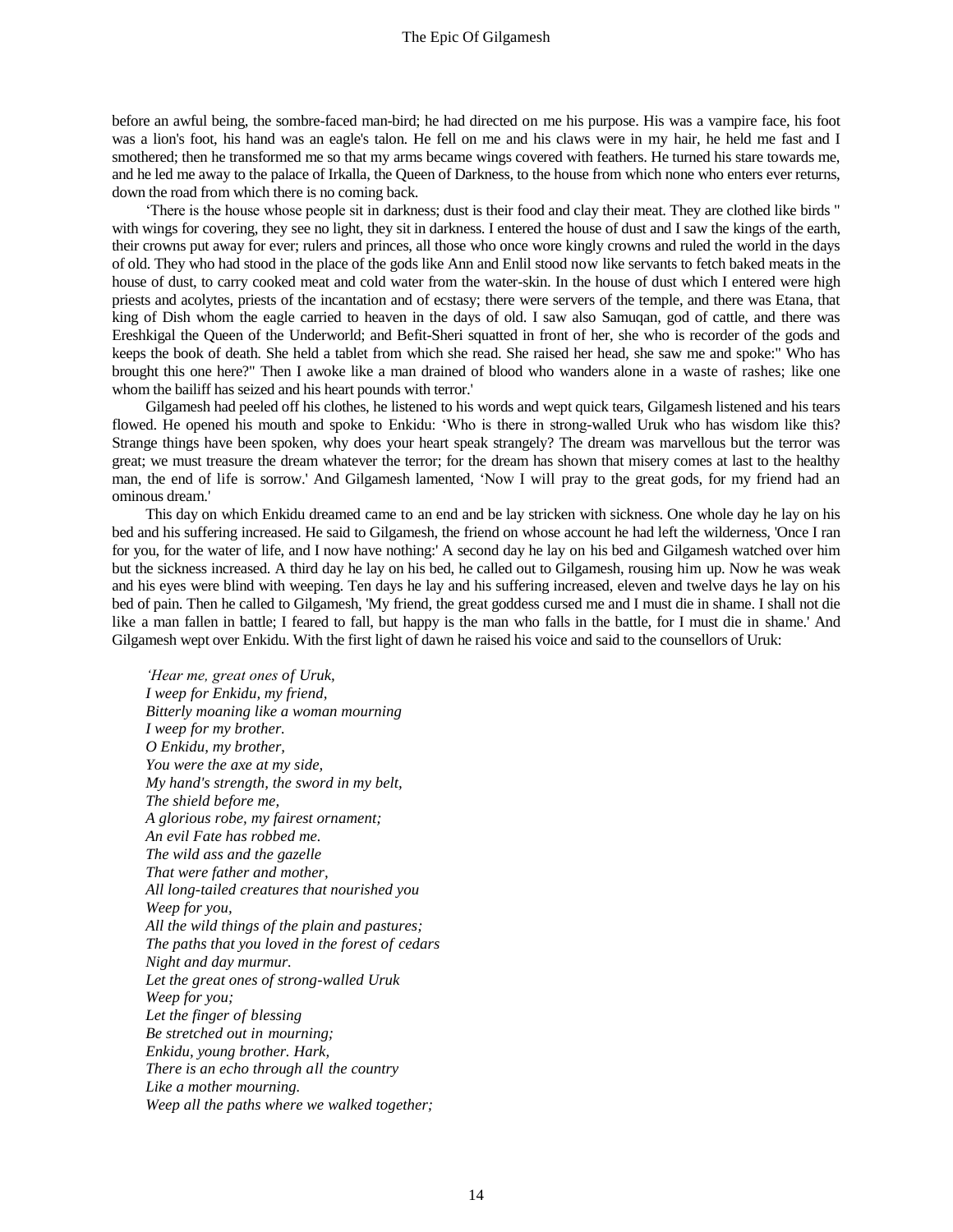*And the beasts we hunted, the bear and hyena, Tiger and panther, leopard and lion, The stag and the ibex, the bull and the doe. The river along whose banks we used to walk, Weeps for you, Ula of Elam and dear Euphrates Where once we drew water for the water-skins. The mountain we climbed where we slew the Watchman, Weeps for you. The warriors of strong-walled Uruk Where the Bull of Heaven was killed, Weep for you. All the people of Eridu Weep for you Enkidu. Those who brought grain for your eating Mourn for you now; Who rubbed oil on your back Mourn for you now; Who poured beer for your drinking Mourn for you now. The harlot who anointed you with fragrant ointment Laments for you now; The women of the palace, who brought you a wife, A chosen ring of good advice, Lament for you now. And the young men your brothers As though they were women Go long-haired in mourning. What is this sleep which holds you now? You are lost in the dark and cannot hear me.'*

He touched his heart but it did not beat, nor did he lift his eyes again. When Gilgamesh touched his heart it did not beat. So Gilgamesh laid a veil, as one veils the bride, over his friend. He began to rage like a lion, like a lioness robbed of her whelps. This way and that he paced round the bed, he tore out his hair and strewed it around. He dragged of his splendid robes and flung them down as though they were abominations.

In the first light of dawn Gilgamesh cried out, 'I made you rest on a royal bed, you reclined on a couch at my left hand, the princes of the earth kissed your feet. I will cause all the people of Uruk to weep over you and raise the dirge of the dead. The joyful people will stoop with sorrow; and when you have gone to the earth I will let my hair grow long for your sake, I will wander through the wilderness in the skin of a lion.' The next day also, in the first light, Gilgamesh lamented; seven days and seven nights he wept for Enkidu, until the worm fastened on him. Only then he gave him up to the earth, for the Anunnaki, the judges, had seized him.

Then Gilgamesh issued a proclamation through the land, he summoned them all, the coppersmiths, the goldsmiths, the stone-workers, and commanded them, 'Make a statue of my friend.' The statue was fashioned with a great weight of lapis lazuli for the breast and of gold for the body. A table of hard-wood was set out, and on it a bowl of carnelian filled with honey, and a bowl of lapis lazuli filled with butter. These he exposed and offered to the Sun; and weeping he went away.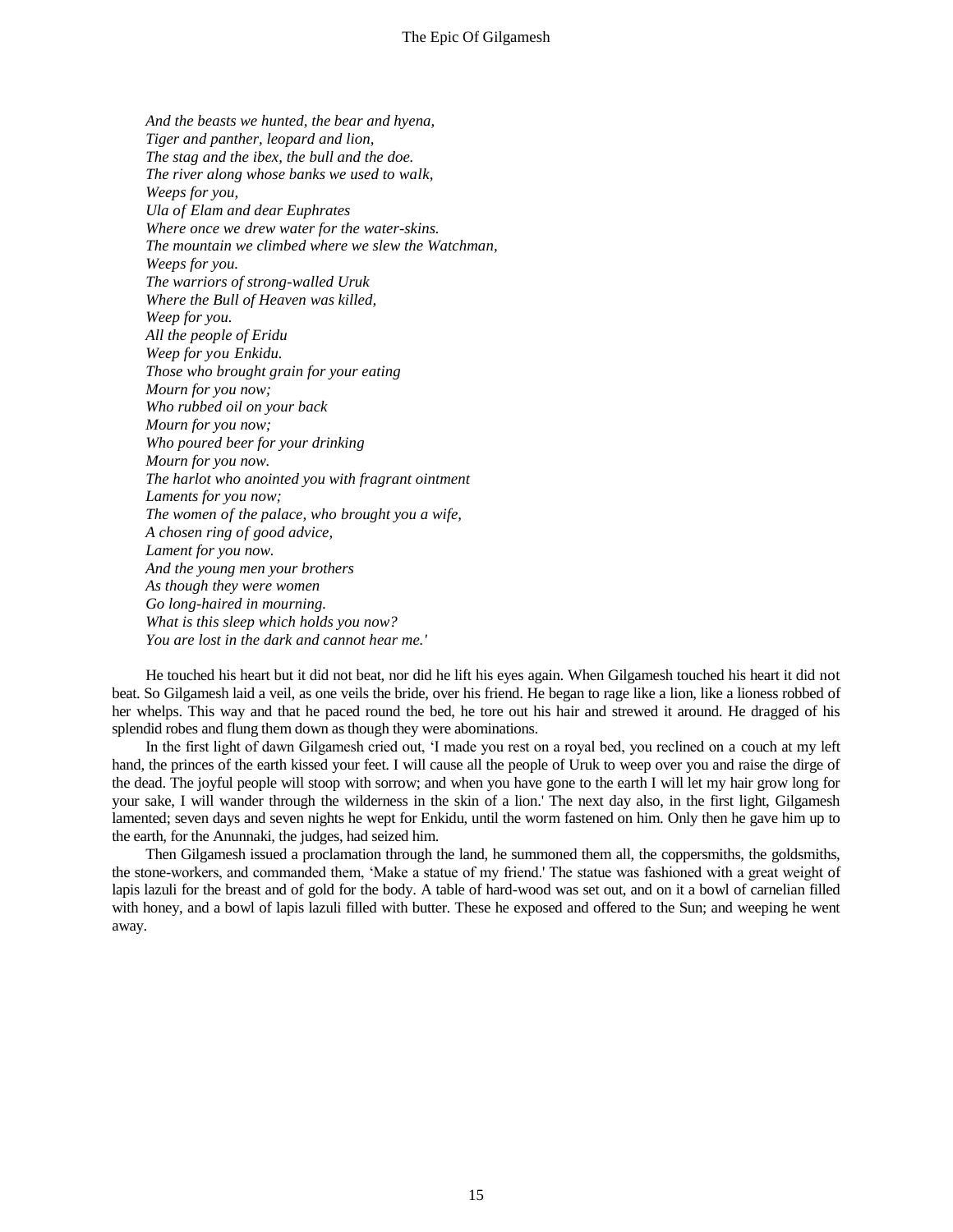#### **THE SEARCH FOR EVERLASTING LIFE**

<span id="page-15-1"></span><span id="page-15-0"></span>BITTERLY Gilgamesh wept for his friend Enkidu; he wandered over the wilderness as a hunter, he roamed over the plains; in his bitterness he cried, 'How can I rest, how can I be at peace? Despair is in my heart. What my brother is now, that shall I be when I am dead. Because I am afraid of death I will go as best I can to find Utnapishtim whom they call the Faraway, for he has entered the assembly of the gods.' So Gilgamesh travelled over the wilderness, he wandered over the grasslands, a long journey, in search of Utnapishtim, whom the gods took after the deluge; and they set him to live in the land of Dilmun, in the garden of the sun; and to him alone of men they gave everlasting life.

At night when he came to the mountain passes Gilgamesh prayed: 'In these mountain passes long ago I saw lions, I was afraid and I lifted my eyes to the moon; I prayed and my prayers went up to the gods, so now, O moon god Sin, protect me.' When he had prayed he lay down to sleep, until he was woken from out of a dream. He saw the lions round him glorying in life; then he took his axe in his hand, he drew his sword from his belt, and he fell upon them like an arrow from the string, and struck and destroyed and scattered them.

So at length Gilgamesh came to Mashu, the great mountains about which he had heard many things, which guard the rising and the setting sun. Its twin peaks are as high as the wall of heaven and its paps reach down to the underworld. At its gate the Scorpions stand guard, half man and half dragon; their glory is terrifying, their stare strikes death into men, their shimmering halo sweeps the mountains that guard the rising sun. When Gilgamesh saw them he shielded his eyes for the length of a moment only; then he took courage and approached. When they saw him so undismayed the Man-Scorpion called to his mate, 'This one who comes to us now is flesh of the gods.' The mate of the Man-Scorpion answered, 'Two thirds is god but one third is man.'

Then he called to the man Gilgamesh, he called to the child of the gods: ' Why have you come so great a journey; for what have you travelled so far, crossing the dangerous waters; tell me the reason for your coming?' Gilgamesh answered, 'For Enkidu; I loved him dearly, together we endured all kinds of hardships; on his account I have come, for the common lot of man has taken him. I have wept for him day and night, I would not give up his body for burial, I thought my friend would come back because of my weeping. Since he went, my life is nothing; that is why I have travelled here in search of Utnapishtim my father; for men say he has entered the assembly of the gods, and has found everlasting life: I have a desire to question him, concerning the living and the dead.' The Man-Scorpion opened his mouth and said, speaking to Gilgamesh, 'No man born of woman has done what you have asked, no mortal man has gone into the mountain; the length of it is twelve leagues of darkness; in it there is no light, but the heart is oppressed with darkness. From the rising of the sun to the setting of the sun there is no light.' Gilgamesh said, 'Although I should go in sorrow and in pain, with sighing and with weeping, still I must go. Open the gate ' of the mountain:' And the Man-Scorpion said, 'Go, Gilgamesh, I permit you to pass through the mountain of Mashu and through the high ranges; may your feet carry you safely home. The gate of the mountain is open.'

When Gilgamesh heard this he did as the Man-Scorpion had said, he followed the sun's road to his rising, through the mountain. When he had gone one league the darkness became thick around him, for there was no light, he could see nothing ahead and nothing behind him. After two leagues the darkness was thick and there was no light, he could see nothing ahead and nothing behind him. After three leagues the darkness was thick, and there was no w light, he could see nothing ahead and nothing behind him. After four leagues the darkness was thick and there was no light, he could see nothing ahead and nothing behind him. At the end of five leagues the darkness was thick and there was no light, he could see nothing ahead and nothing behind him. At the end of six leagues the darkness was thick and there was no light, he could see nothing ahead and nothing behind him. When he had gone seven leagues the darkness was thick and there was no light, he could see nothing ahead and nothing behind him. When he had gene eight leagues Gilgamesh gave a great cry, for the darkness was thick and he could see nothing ahead and nothing behind him. After nine leagues he felt the northwind on his face, but the darkness was thick and there was no light, he could see nothing ahead and nothing behind him. After ten leagues the end was near: After eleven leagues the dawn light appeared. At the end of twelve leagues the sun streamed out.

There was the garden of the gods; all round him stood bushes bearing gems. Seeing it he went down at once, for there was fruit of carnelian with the vine hanging from it, beautiful to look at; lapis lazuli leaves hung thick with fruit, sweet to see. For thorns and thistles there were haematite and rare stones, agate, and pearls from out of the sea. While Gilgamesh walked in the garden by the edge of the sea Shamash saw him, and he saw that he was dressed in the skins of animals and ate their flesh. He was distressed, and he spoke and said, 'No mortal man has gone this way before, nor will, as long as the winds drive over the sea.' And to Gilgamesh he said, 'You will never find the life for which you are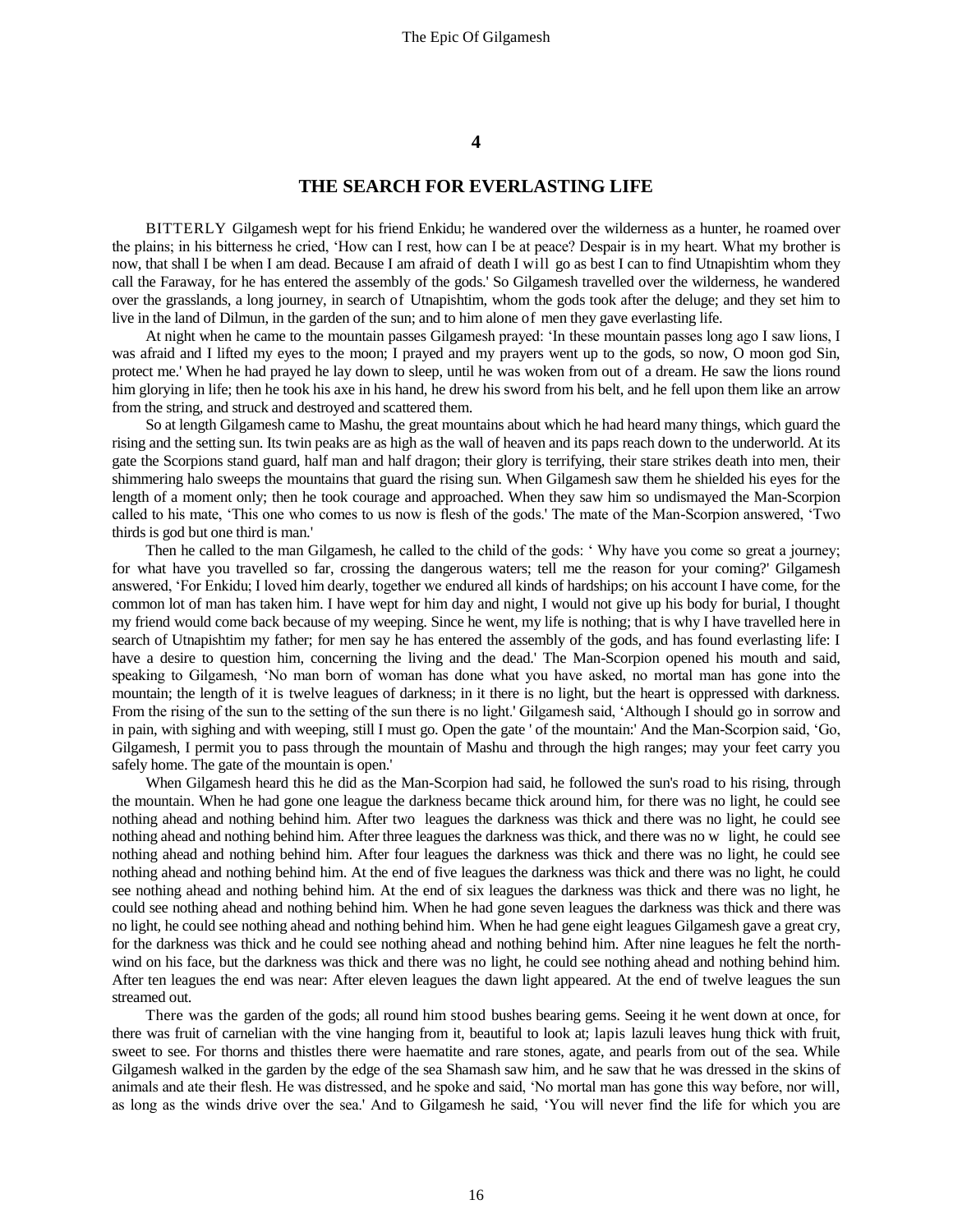searching.' Gilgamesh said to glorious Shamash, 'Now that I have toiled and strayed so far over the wilderness, am I to sleep, and let the earth cover my head for ever? Let my eyes see the sun until they are dazzled with looking. Although I am no better than a dead man, still let me see the light of the sun.'

Beside the sea she lives, the woman of the vine, the maker, of wine; Siduri sits in the garden at the edge of the sea, with the golden bowl and the golden vats that the gods gave her. She is covered with a veil; and where she sits she sees Gilgamesh coming towards her, wearing skins, the flesh of the gods in his body, but despair in his heart, and his face like the face of one who has made a long journey. She looked, and as she scanned the distance she said in her own heart, 'Surely this is some felon; where is he going now? And she barred her gate against him with the cross-bar and shot home the bolt. But Gilgamesh, hearing the sound of the bolt, threw up his head and lodged his foot in the gate; he called to her, 'Young woman, maker of wine, why do you bolt your door; what did you see that made you bar your gate? I will break in your door and burst in your gate, for I am Gilgamesh who seized and killed the Bull of Heaven, I killed the watchman of the cedar forest, I overthrew Humbaba who lived in the forest, and I killed the lions in the passes of the mountain.'

Then Siduri said to him, 'If you are that Gilgamesh who seized and killed the Bull of Heaven, who killed the watchman of the cedar forest, who overthrew Humbaba that lived in the forest, and killed the lions in the passes of the mountain, why are your cheeks so starved and why is your face so drawn? Why is despair in your heart and your face like the face of one who has made a long journey? Yes, why is your face burned from heat and cold, and why do you come here wandering over the pastures in search of the wind?

Gilgamesh answered her, 'And why should not my cheeks be starved and my face drawn? Despair is in my heart and my face is the face of one who has made a long journey, it was burned with heat and with cold. Why should I not wander over the pastures in search of the wind? My friend, my younger brother, he who hunted the wild ass of the wilderness and the panther of the plains, nay friend, my younger brother who seized and killed the Bull of Heaven and overthrew Humbaba in the cedar forest, my friend who was very dear to me and who endured dangers beside me, Enkidu my brother, whom I laved, the end of mortality has overtaken him. I wept far him seven days and nights till the worm fastened on him. Because of my brother I am afraid of death, because of my brother I stray through the wilderness and cannot rest. But now, young woman, maker of wine, since I have seen your face do not let me see the face of death which I dread so much.'

She answered, 'Gilgamesh, where are you hurrying to? You will never find that life for which you are looking. When the gods created man they allotted to him death, but life they retained in their own keeping. As for you, Gilgamesh, fill your belly with good things; day and night, night and day, dance and be merry, feast and rejoice. Let your clothes be fresh, bathe yourself in water, cherish the little child that holds your hand, and make your wife happy in your embrace; for this too is the lot of man.'

But Gilgamesh said to Siduri, the young woman, 'How can I be silent, how can I rest, when Enkidu whom I love is dust, and I too shall die and be laid in the earth. You live by the sea-shore and look into the heart of it; young woman, tell me now, which is the way to Utnapishtim, the son of Ubara-Tutu? What directions are there for the passage; give me, oh, give me directions. I will cross the Ocean if it is possible; if it is not I will wander still farther in the wilderness.' The winemaker said to him, 'Gilgamesh, there is no crossing the Ocean; whoever has come, since the days of old, has not been able to pass that sea. The Sun in his glory crosses the Ocean, but who beside Shamash has ever crossed it? The place and the passage are difficult, and the waters of death are deep which flow between. Gilgamesh, how will you cross the Ocean? When you come to the waters of death what will you do? But Gilgamesh, down in the woods you will find Urshanabi, the ferryman of Utnapishtim; with him are the holy things, the things of stone. He is fashioning the serpent prow of the boat. Look at him well, and if it is possible, perhaps you will cross the waters with him; but if it is not possible, then you must go back.'

When Gilgamesh heard this he was seized with anger. He took his axe in his hand, and his dagger from his belt. He crept forward and he fell on them like a javelin. Then he went into the forest and sat down. Urshanabi saw the dagger flash and heard the axe, and he beat his head, for Gilgamesh had shattered the tackle of the boat in his rage. Urshanabi said to him, 'Tell me, what is your name? I am Urshanabi, the ferryman of Utnapishtim the Faraway." He replied to him, 'Gilgamesh is my name, I am from Uruk, from the house of Anu.' Then Urshanabi said to him, 'Why are your cheeks so starved and your face drawn? Why is despair in your heart and your face like the face of one who has made a long journey; yes, why is your face burned with heat and with cold, and why do you come here wandering over the pastures in search of the wind?

Gilgamesh said to him, 'Why should not my cheeks be starved and my face drawn? Despair is in my heart, and my face is the face of one who has made a long journey. I was burned with heat and with cold. Why should I not wander over the pastures? My friend, my younger brother who seized and killed the Bull of Heaven, and overthrew Humbaba in the cedar forest, my friend who was very dear to me, and who endured dangers beside me, Enkidu my brother whom I loved, the end of mortality has overtaken him. I wept for him seven days and nights till the worm fastened on him. Because of my brother I am afraid of death, because of my brother I stray through the wilderness. His fate lies heavy upon me. How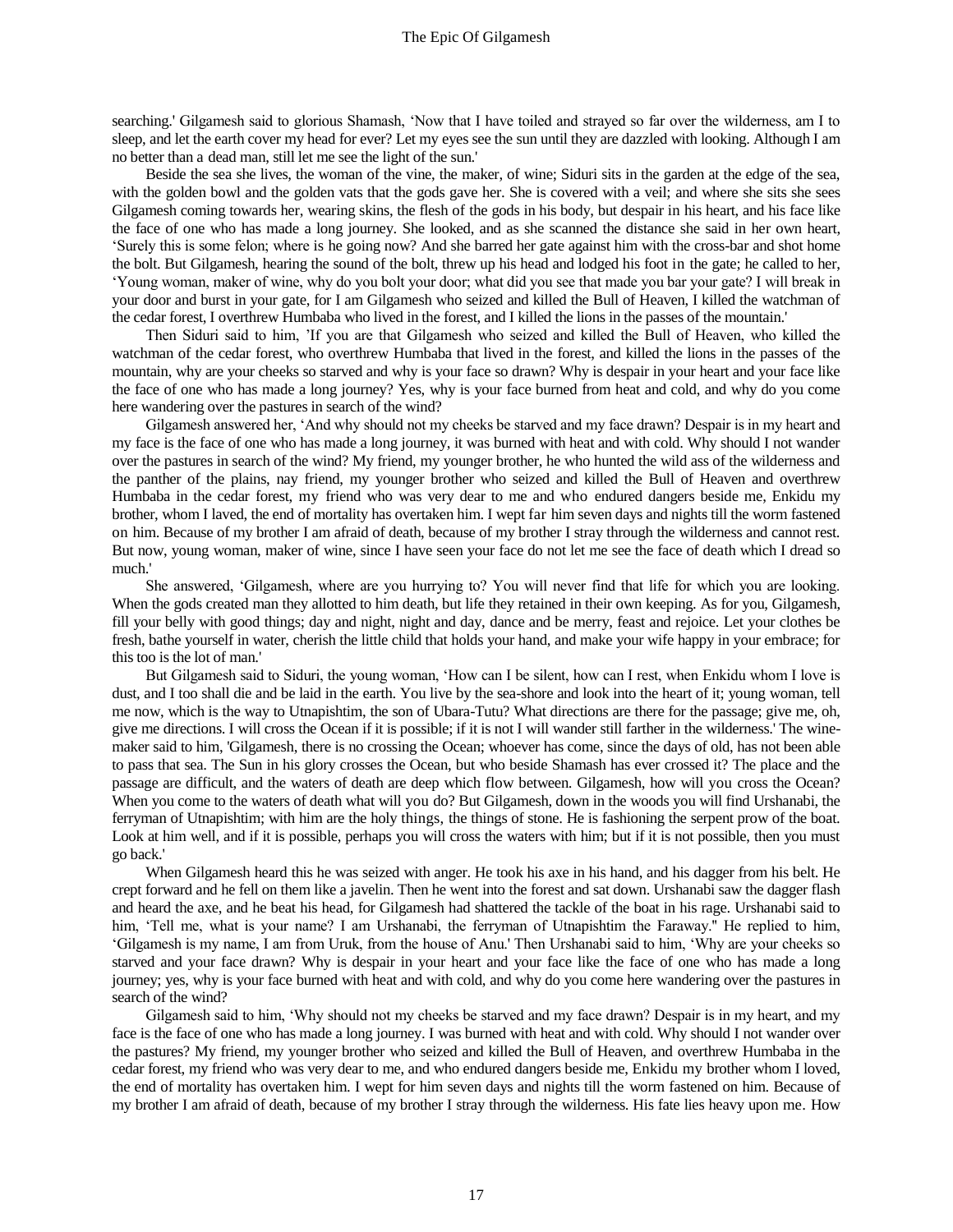can I be silent, how can I rest? He is dust and I too shall die and be laid in the earth for ever. I am afraid of death, therefore, Urshanabi, tell me which is the road to Utnapishtim? If it is possible I will cross the waters of death; if not I will wander still farther through the wilderness.'

Urshanabi said to him, 'Gilgamesh, your own hands have prevented you from crossing the Ocean; when you destroyed the tackle of the boat you destroyed its safety.' Then the two of them talked it over and Gilgamesh said, 'Why are you so angry with me, Urshanabi, for you yourself cross the sea by day and night, at all seasons you cross it' 'Gilgamesh, those things you destroyed, their property is to carry me over the water, to prevent the waters of death from touching me. It was for this reason that I preserved them, but you have destroyed them, and the *urnu* snakes with them. But now, go into the forest, Gilgamesh; with your axe cut poles, one hundred and twenty, cut them sixty cubits long, paint them with bitumen, set on them ferrules and bring them back.'

When Gilgamesh heard this he went into the forest, he cut poles one hundred and twenty; he cut them sixty cubits long, he painted them with bitumen, he set on them ferrules, and he brought them to Urshanabi. Then they boarded the boat, Gilgamesh and Urshanabi together, launching it out on the waves of Ocean. For three days they ran on as it were a journey of a month and fifteen days, and at last Urshanabi brought the boat to the waters of death: Then Urshanabi said to Gilgamesh, 'Press on, take a pole and thrust it in, but do not let your hands touch the waters. Gilgamesh, take a second pole, take a third, take a fourth pole. Now, Gilgamesh, take a fifth, take a sixth and seventh pole. Gilgamesh, take an eighth, and ninth, a tenth pole. Gilgamesh, take an eleventh, take a twelfth pole.' After one hundred and twenty thrusts Gilgamesh had used the last pole. Then he stripped himself, he held up his arms for a mast and his covering for a sail. So Urshanabi the ferryman brought Gilgamesh to Utnapishtim, whom they call the Faraway, who lives in Dihnun at the place of the sun's transit, eastward of the mountain. To him alone of men the gods had given everlasting life.

Now Utnapishtim, where he lay at ease, looked into the distance and he said in his heart, musing to himself, 'Why does the boat sail here without tackle and mast; why are the sacred stones destroyed, and why does the master not sail the boat? That man who comes is none of mine; where I look I see a man whose body is covered with skins of beasts. Who is this who walks up the shore behind Urshanabi, for surely he is no man of mine? So Utnapishtim looked at him and said, 'What is your name, you who come here wearing the skins of beasts, with your cheeks starved and your face drawn? Where are you hurrying to now? For what reason have you made this great journey, crossing "the seas whose passage is difficult? Tell me the reason for your coming.'

He replied, 'Gilgamesh is my name. I am from Uruk, from the house of Anu.' Then Utnapishtim said to him, 'If you are Gilgamesh, why are your cheeks so starved and your face drawn? Why is despair in your heart and your face like the face of one who has made a long journey? Yes, why is your face burned with heat and cold; and why do you come here, wandering over the wilderness in search of the wind?

Gilgamesh said to him, 'Why should not my cheeks be starved and my face drawn? Despair is in my heart and my face is the face of one who has made a long journey. It was burned with heat and with cold. Why should I not wander over the pastures? My friend, my younger brother who seized and killed the Bull of Heaven and overthrew Humbaba in the cedar forest, my friend who was very dear to me and endured dangers beside me, Enkidu, my brother whom I loved, the end of mortality has overtaken him. I wept for him seven days and nights till the worm fastened on him. Because of my brother I am afraid of death; because of my brother I stray through the wilderness. His fate lies heavy upon me. How can I be silent, how can I rest? He is dust and I shall die also and be laid in the . earth for ever.' Again Gilgamesh said, speaking to Utnapishtim, 'It is to see Utnapishtim whom we call the Faraway that I have come this journey. For. this I have wandered over the world, I have crossed many difficult ranges, I have crossed the seas, I have wearied myself with travelling; my joints are aching, and I have lost acquaintance with sleep which is sweet. My clothes were worn out before I came to the house of Siduri. I have killed the bear and hyena, the lion and panther, the tiger, the stag and the ibex, all sorts of wild game and the small creatures of the pastures. I ate their flesh and I wore their skins; and that was how I came to the gate of the young woman, the maker of wine, who barred her gate of pitch and bitumen against me. But from her I had news of the journey; so then I came to Urshanabi the ferryman, and with him I crossed over the waters of death. Oh, father Utnapishtim, you who have entered the assembly of the gods, I wish to question you concerning the living and the dead, how shall I find the life for which I am searching?

Utuapishtim said, 'There is no permanence. Do we build a house to stand for ever, do we seal a contract to hold for all time? Do brothers divide an inheritance to keep for ever, does the flood-time of rivers endure? It is only the nymph of the dragon-fly who sheds her larva and sees the sun in his glory. From the days of old there is no permanence. The sleeping and the dead, how alike they are, they are like a painted death. What is there between the master and the servant when both have fulfilled their doom? When the Anunnaki, the judges, come together, and Mammetun the mother of destinies, together they decree the fates of men. Life and death they allot but the day of death they do not disclose.'

Then Gilgamesh said to Utnapishtim the Faraway, 'I look at you now, Utnapishtim, and your appearance is no different from mine; there is nothing strange in your features. I thought I should find you like a hero prepared for battle, but you he here taking your ease on your back. Tell me truly, how was it that you came to enter the company of the gods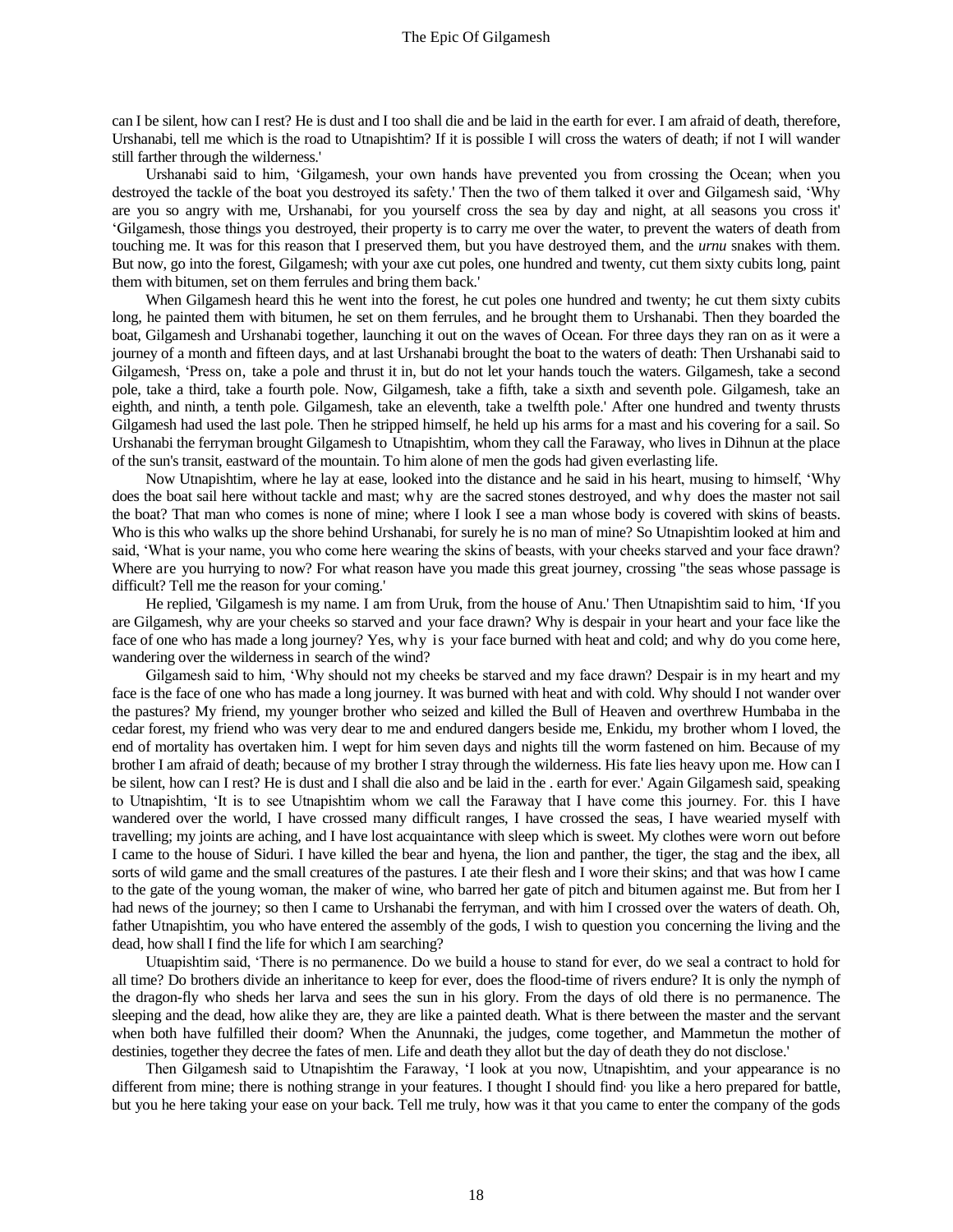and to possess everlasting life?' Utnapishtim said to Gilgamesh, 'I will reveal to you a mystery, I will tell you a secret of the gods.'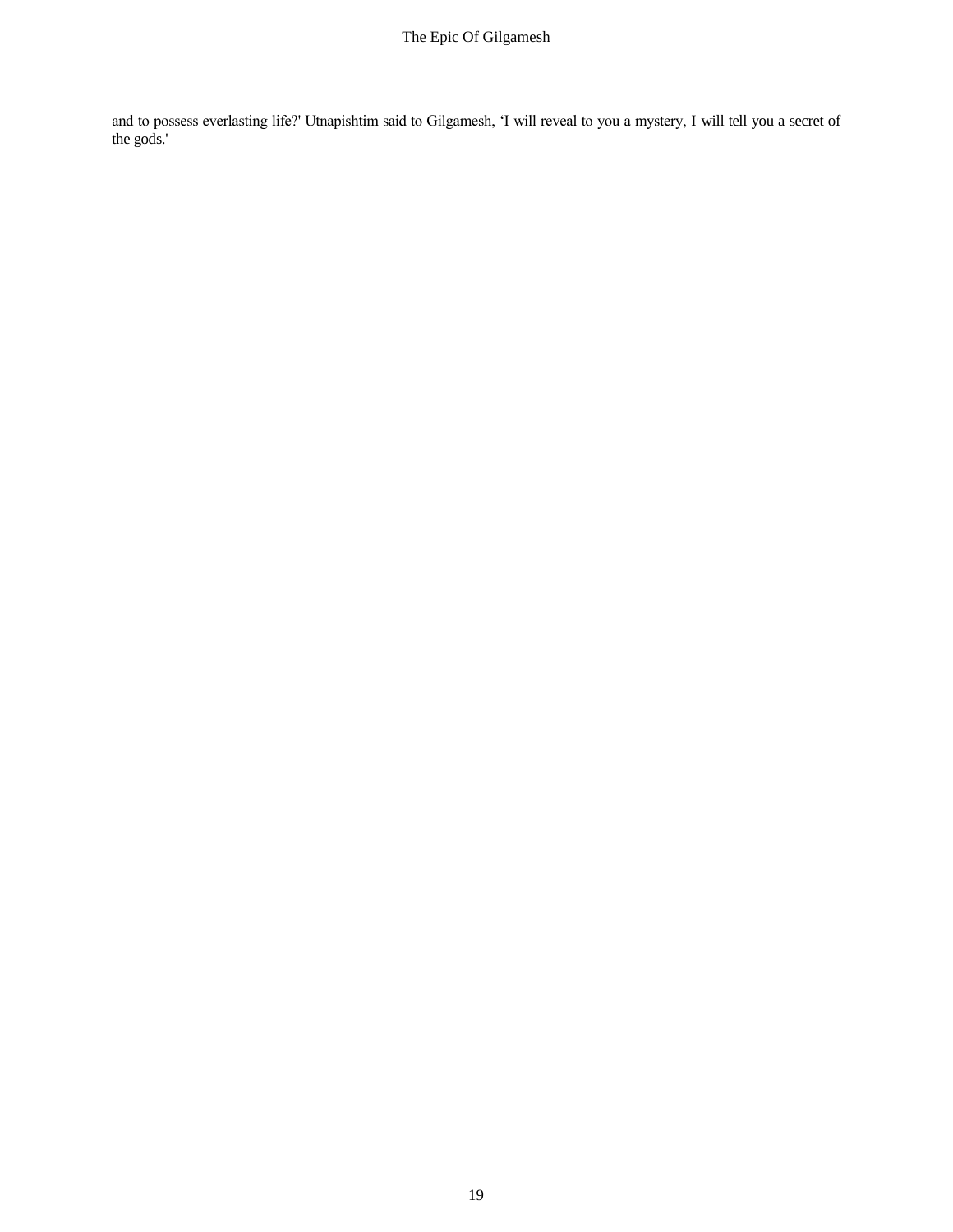# **THE STORY OF THE FLOOD**

<span id="page-19-1"></span><span id="page-19-0"></span>'You know the city Shurrupak, it stands on the banks of Euphrates? That city grew old and the gods that were in it were old. There was Anu,-lord of the firmament, their father, and warrior Enlil their counsellor, Ninurta the helper, and Ennugi watcher over canals; and with them also was Ea. In those days the world teemed, the people multiplied, the world bellowed like a wild bull, and the great god was aroused by the clamour. Enlil heard the clamour and he said to the gods in council, "The uproar of mankind is intolerable and sleep is no longer possible by reason of the babel." So the gods agreed to exterminate mankind. Enlil did this, but Ea because of his oath warned me in a dream. He whispered their words to my house of reeds, "Reed-house, reed-house! Wall, O wall, hearken reed-house, wall reflect; O man of Shurrupak, son of Ubara-Tutu; tear down your house and build a boat, abandon possessions and look for life, despise worldly goods and save your soul alive. Tear down your house, I say, and build a boat. These are the measurements of the barque as you shall build her: let hex beam equal her length, let her deck be roofed like the vault that covers the abyss; then take up into the boat the seed of all living creatures."

'When I had understood I said to my lord, "Behold, what you have commanded I will honour and perform, but how shall I answer the people, the city, the elders?" Then Ea opened his mouth and said to me, his servant, "Tell them this: I have learnt that Enlil is wrathful against me, I dare no longer walk in his land nor live in his city; I will go down to the Gulf to dwell with Ea my lord. But on you he will rain down abundance, rare fish and shy wild-fowl, a rich harvest-tide. In the evening the rider of the storm will bring you wheat in torrents."

'In the first light of dawn all my household gathered round me, the children brought pitch and the men whatever was necessary. On the fifth day I laid the keel and the ribs, then I made fast the planking. The ground-space was one acre, each side of the deck measured one hundred and twenty cubits, making a square. I built six decks below, seven in all, I divided them into nine sections with bulkheads between. I drove in wedges where needed, I saw to the punt poles, and laid in supplies. The carriers brought oil in baskets, I poured pitch into the furnace and asphalt and oil; more oil was consumed in caulking, and more again the master of the boat took into his stores. I slaughtered bullocks for the people and every day I killed sheep. I gave the shipwrights wine to drink as though it were river water, raw wine and red wine and oil and white wine. There was



A fragment of a tablet showing the story of the flood, inscribed in Assyrian cuneiform characters.

feasting then as -there is at the time of the New Year's festival; I myself anointed my head. On the seventh day the boat was complete.

-'Then was the launching full of difficulty; there was shifting of ballast above and below till two thirds was submerged. I loaded into her all that 1 had of gold and of living things, my family, my kin, the beast of the field both wild and tame, and all the craftsmen. I sent them on board, for the time that Shamash had ordained was already fulfilled when he said, "in the evening, when the rider of the storm sends down the destroying rain, enter the boat and batten her down." The time was fulfilled, the evening came, the rider of the storm sent down the rain. I looked out at the weather and it was terrible, so I too boarded the boat and battened her down. All was now complete, the battening and the caulking; so I handed the tiller to Puzur-Amurri the steersman, with the navigation and the care of the whole boat.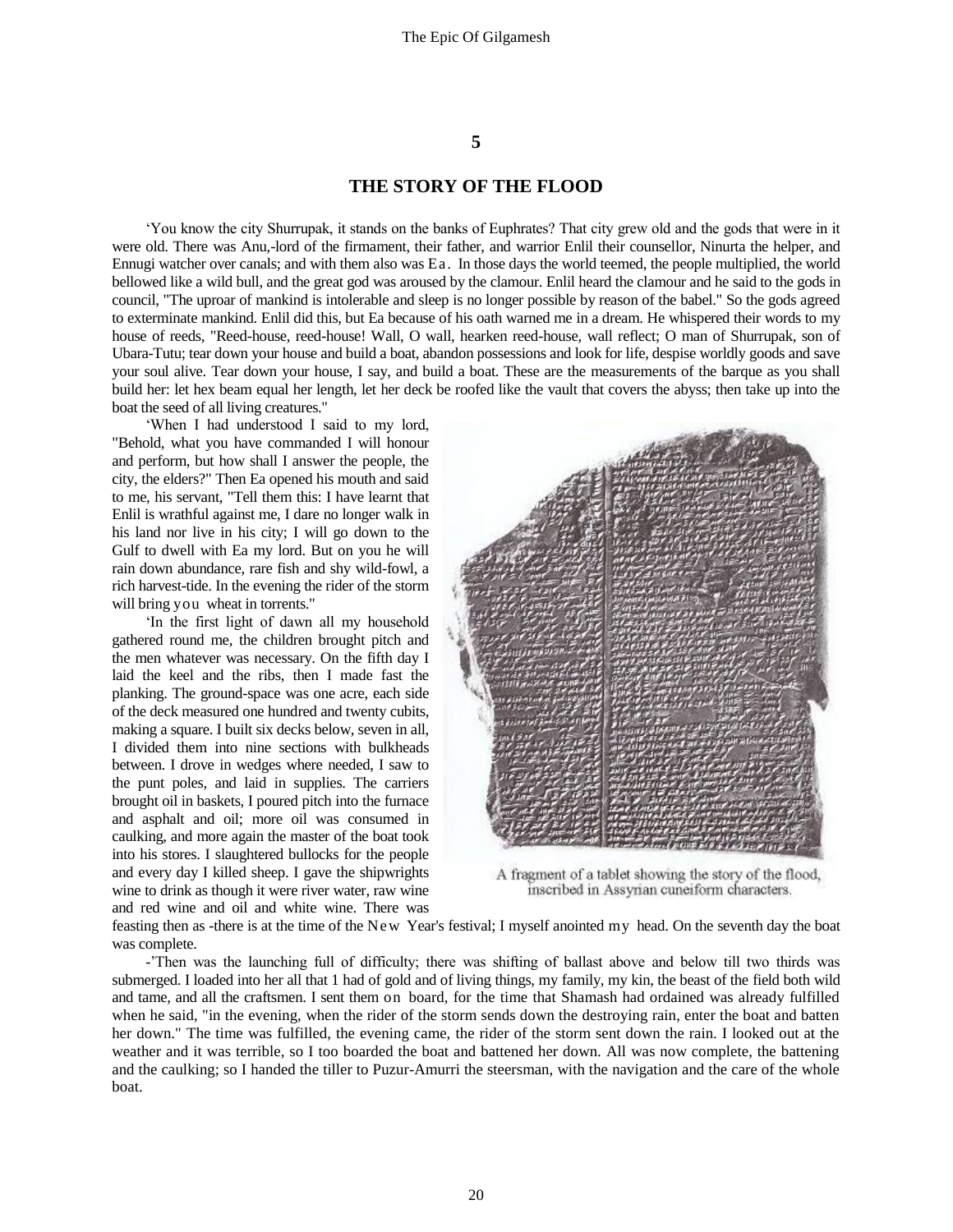'With the first light of dawn a black cloud came from the horizon; it thundered within where Adad, lord of the storm was riding. In front over hill and plain Shullat and Hanish, heralds of the storm, led on. Then the gods of the abyss rose up; Nergal pulled out the dams of the nether waters, Ninurta the war-lord threw down the dykes, and the seven judges of hell, the Annunaki, raised their torches, lighting the land with their livid flame. A stupor of despair went up to heaven when the god of the storm turned daylight to darkness, when he smashed the land like a cup. One whole day the tempest raged, gathering fury as .it went, it poured over the people like the tides of battle; a imam could not see his brother nor the people be seen from heaven. Even the gods were terrified at the flood, they fled to the highest heaven, the firmament of Ann; they crouched against the walls, cowering like curs. Then Ishtar the sweet-voiced Queen of Heaven cried out like a woman in travail: "Alas the days -of old are turned to dust because I commanded evil; why did I command thus evil in the council of all the gods? I commanded wars to destroy the people, but are they not my people, for I brought them forth? Now like the spawn of fish they float in the ocean." The great gods of heaven and of hell wept, they covered their mouths.

'For six days and six nights the winds blew, torrent and tempest and flood overwhelmed the world, tempest and flood raged together like warring hosts. When the seventh day dawned the storm from the south subsided, the sea grew calm, the, flood was stilled; I looked at the face of the world and there was silence, all mankind was turned to clay. The surface of the sea stretched as flat as a roof-top; I opened a hatch and the light fell on my face. Then I bowed low, I sat down and I wept, the tears streamed down my face, for on every side was the waste of water. I looked for land in vain, but fourteen leagues distant there appeared a mountain, and there the boat grounded; on the mountain of Nisir the boat held fast, she held fast and did not budge. One day she held, and -a second day on the mountain of Nisir she held fast and did not budge. A third day, and a fourth day she held fast on the mountain and did not budge; a fifth day and a sixth day she held fast on the mountain. When the seventh day dawned I loosed a dove and let her go. She flew away, but finding no resting-place she returned. Then I loosed a swallow, and she flew away but finding no resting-place she returned. I loosed a raven, she saw that the waters had retreated, she ate, she flew around, she cawed, and she did not come back. Then I threw everything open to the four winds, I made a sacrifice and poured out a libation on the mountain top. Seven and again seven cauldrons I set up on their stands, I heaped up wood and cane and cedar and myrtle. When the gods smelled the sweet savour, they gathered like flies over the sacrifice. Then, at last, Ishtar also came, she lifted her necklace with the jewels of heaven that once Anu had made to please her. "O you gods here present, by the lapis lazuli round my neck I shall remember these days as I remember the jewels of my throat; these last days I shall not forget. Let all the gods gather round the sacrifice, except Enlil. He shall not approach this offering, for without reflection he brought the flood; he consigned my people to destruction."

'When Enlil had come, when he saw the boat, he was wrath and swelled with anger at the gods, the host of heaven, "Has any of these mortals escaped? Not one was to have survived the destruction." Then the god of the wells and canals Ninurta opened his mouth and said to the warrior Enlil, "Who is there of the gods that can devise without Ea? It is Ea alone who knows all things." Then Ea opened his mouth and spoke to warrior Enlil, "Wisest of gods, hero Enlil, how could you so senselessly bring down the flood?

*Lay upon the sinner* his *sin, Lay upon the transgressor* his *transgression, Punish him a little when he breaks loose, Do not drive him too hard* or *he perishes, Would that a lion had ravaged mankind Rather than the f loud, Would that a wolf had ravaged mankind Rather than the flood, Would that famine had wasted the world Rather than the flood, Would that pestilence* had *wasted mankind Rather than the flood.*

It was not I that revealed the secret of the gods; the wise man learned it in a dream. Now take your counsel what shall be done with him."

'Then Enlil went up into the boat, he took me by the hand and my wife and made us enter the boat and kneel down on either side, he standing between us. He touched our foreheads to bless us saying, "In time past Utnapishtim was a mortal man; henceforth he and his wife shall live in the distance at the mouth of the rivers." Thus it was that the gods took me and placed me here to live in the distance, at the mouth of the rivers.'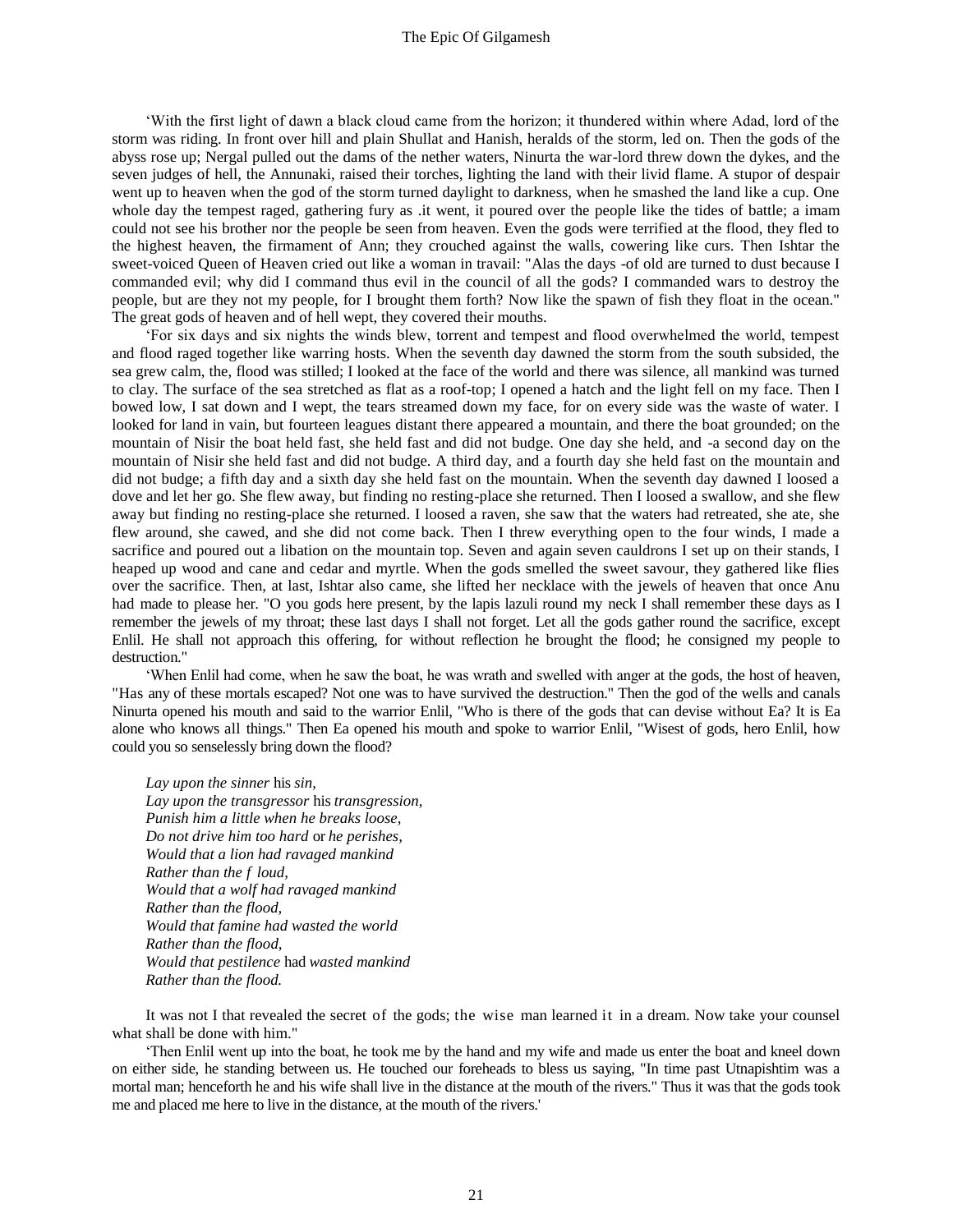# **THE RETURN**

<span id="page-21-1"></span><span id="page-21-0"></span>UTNAPISHTIM said, 'As for you, Gilgamesh, who will assemble the gods for your sake, so that you may find that life for which you are searching? But if you wish, come and put into the test: only prevail against sleep for six days and seven nights.' But while Gilgamesh sat there resting on his haunches, a mist of sleep like soft wool teased from the fleece drifted over him, and Utnapishtim said to his wife, 'Look at him now, the strong man who would have everlasting life, even now the mists of sleep are drifting over him.' His wife replied, 'Touch the man to wake him, so that he may return to his own land in peace, going back through the gate by which he came.' Utnapishtim said to his wife, 'All men are deceivers, even you he will attempt to deceive; therefore bake loaves of bread, each day one loaf, and put it beside his head; and make a mark on the wall to number the days he has slept.'

So she baked loaves of bread, each day one loaf, and put it beside his head, and she marked on the wall the days that he slept; and there came a day when the first loaf was hard, the second loaf was like leather, the third was soggy, the crust of the fourth had mould, the fifth was mildewed, the sixth was fresh, and the seventh was still on the embers. Then Utnapishtim touched him and he woke. Gilgamesh said to Utnapishtim the Faraway, 'I hardly slept when you touched and roused me.' But Utnapishtim said, 'Count these loaves and learn how many days you slept, for your first is hard, your second like leather, your third is soggy, the crust of your fourth has mould, your fifth is mildewed, your sixth is fresh and your seventh was still over the glowing embers when I touched and woke you.' Gilgamesh said, 'What shall I do, O Utnapishtim, where shall I go? Already the thief in the night has hold of my limbs, death inhabits my room; wherever my foot rests, there I find death.'

Then Utnapishtim spoke to Urshanabi the ferryman: 'Woe to you Urshanabi, now and for ever more you have become hateful to this harbourage; it is not for you, nor for you are the crossings of this sea. Go now, banished from the shore. But this man before whom you walked, bringing him here, whose body is covered with foulness and the grace of whose limbs has been spoiled by wild skins, take him to the washing-place. There he shall wash his long hair clean as snow in the water, he shall throve off his skins and let the sea carry them away, and the beauty of his body shall be shown, the fillet on his forehead shall be renewed, and he shall be given clothes to cover his nakedness. Till he reaches his own city and his journey is accomplished, these clothes will show no sign of age, they will wear like a new garment.' So Urshanabi took Gilgamesh and led him to the washing-place, he washed his long hair as clean as snow in the water, he threw off his skins, which the sea carried away, and showed the beauty of his body. He renewed the fillet on his forehead, and to cover his nakedness gave him clothes which would show no sign of age, but would war like a new garment till he reached his own city, and his journey was accomplished.

Then Gilgamesh and Urshanabi launched the boat on to the water and boarded it, and they made ready to sail away; but the wife of Utnapishtim the Faraway said to him, `Gilgamesh came here wearied out, he is worn out; what will you give him to carry him back to his own country? So Utnapishtim spoke, and Gilgamesh took a pole and brought the boat in to the bank. `Gilgamesh, you came here a man wearied out, you have worn yourself out; what shall I give you to carry you back to your own country? Gilgamesh, I shall reveal a secret thing, it is a mystery of the gods that I am telling you. There is a plant that grows under the water, it has a prickle like a thorn, like a rose; it will wound your hands, but if you succeed in taking it, then your hands will hold that which restores his lost youth to a man:

When Gilgamesh heard this he opened the sluices so that a sweet water current might carry him out to the deepest channel; he tied heavy stones to his feet and they dragged him down to the water-bed. There he saw the plant growing;; although it pricked him he took it in his hands; then he cut the heavy stones from his feet, and the sea carried him and threw him on to the shore. Gilgamesh said to Urshanabi the ferryman, `Come here, and see this marvellous plant. By its virtue a man may win back all his former strength. I will take it to Uruk of the strong walls; there I will give it to the old men to eat. Its name shall be "The Old Men Are Young Again"; and at last I shall eat it myself and have back all my lost youth.' So Gilgamesh returned by the gate through which he had come, Gilgamesh and Urshanabi went together. They travelled their twenty leagues and then they broke their fast; after thirty leagues they stopped for the night.

Gilgamesh saw a well of cool water and he went down and bathed; but deep in the pool there was lying a serpent, and the serpent sensed the sweetness of the flower. It rose out of the water and snatched it away, and immediately it sloughed its skin and returned to the well. Then Gilgamesh sat down and wept, the tears ran down his face, and he took the hand of Urshanabi; 'O Urshanabi, was it for this that I toiled with my hands, is it for this I have wrung out my heart's blood? For myself I have gained nothing; not I, but the beast of the earth has joy of it now. Already the stream has carried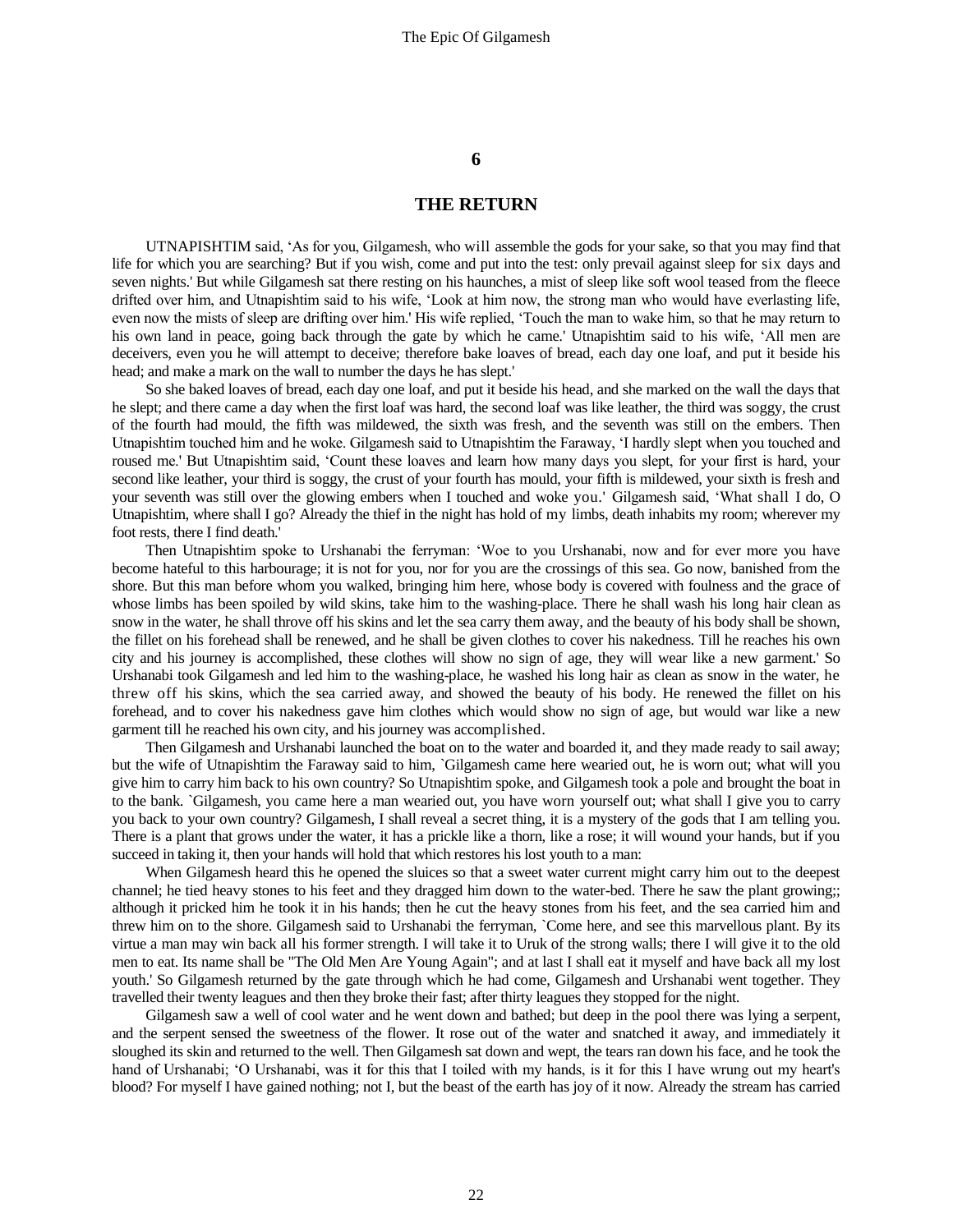it twenty leagues back to the channels where I found it. I found a sign and now I have lost it. Let us leave the boat on the bank and go.'

After twenty leagues they broke their fast, after thirty leagues they stopped for the night; in three days they had walked as much as a journey of a month and fifteen days. When the journey was accomplished they arrived at Uruk, the strong-walled city. Gilgamesh spoke to him, to Urshanabi the ferryman, 'Urshanabi, climb up on to the wall of Uruk, inspect its foundation terrace, and examine well the brickwork; see if it is not of burnt bricks; and did not the seven wise men lay these foundations? One third of the whole is city, one third is garden, and one third is field, with the precinct of the goddess Ishtar. These parts and the precinct are all Uruk.'

This too was the work of Gilgamesh, the king, who knew the countries of the world. He was wise,, he saw mysteries and knew secret things, he brought us a tale of the days before the flood. He went a long journey, was weary, worn out with labour, and returning engraved on a stone the whole story.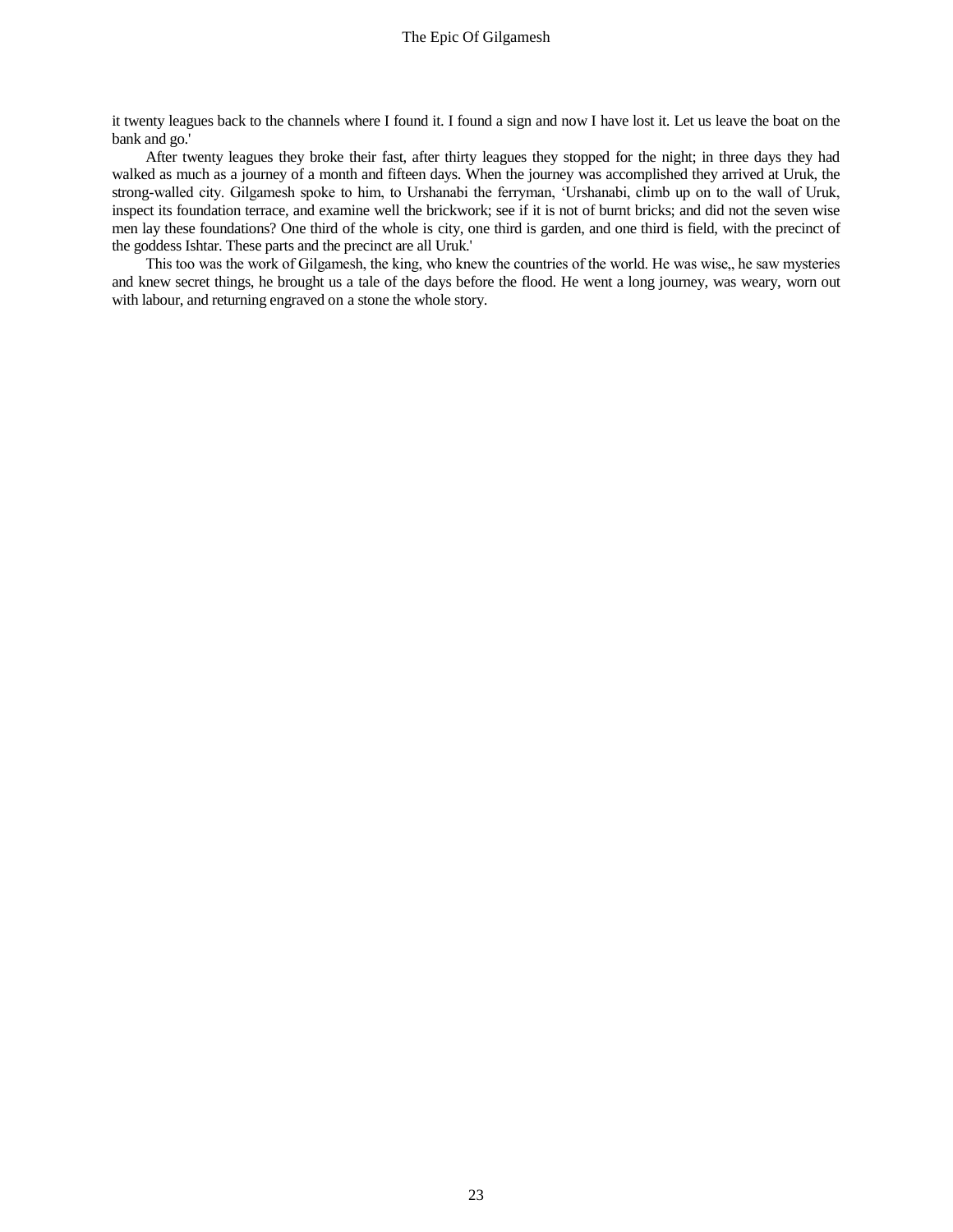#### **THE DEATH OF GILGAMESH**

<span id="page-23-1"></span><span id="page-23-0"></span>THE destiny was fulfilled which the father of the gods, Enlil of the mountain, had decreed for Gilgamesh: 'In nether-earth the darkness will show him a light: of mankind, all that are known, none will leave a monument for generations to come to compare with his. The heroes, the wise men, like the new moon have their waxing and waning. Men will say, "Who has ever ruled with might and with power like him?" As in the dark month, the month of shadows, so without him there is no light. O Gilgamesh, this was the meaning of your dream. You were given the kingship, such was your destiny, everlasting life was not your destiny. Because of this do not be sad at heart, do not be grieved or oppressed; he has given you power to bind and to loose, to be the darkness and the light of mankind. He has given unexampled supremacy over the people, victory in battle from which no fugitive returns, in forays and assaults from which there is no going back. But do not abuse this power, deal justly with your servants in the palace, deal justly before the face of the Sun.'

*The king has laid himself down and will not rise again, The Lord of Kullab will not rise again; He overcame evil, he will not come again; Though he was strong of arm he will not rise again;*

*He had wisdom and a comely face, he will not come again; He is gone into the mountain, he will not come again; On the bed of fate he lies, he will not rise again, Front the couch of many colours he will not come again.*

The people of the city, great and small, are not silent; they lift up, the lament, all men of flesh and blood lift up the lament. Fate has spoken; like a hooked fish he lies stretched on the bed, like a gazelle that is caught in a noose. Inhuman Namtar is heavy upon him, Namtar that has neither hand nor foot, that drinks no water and eats no meat.

For Gilgamesh, son of Ninsun, they weighed out their offerings; his dear wife, his son, his concubine, his musicians, his jester, and all his household; his servants, his stewards, all who lived in the palace weighed out their offerings for Gilgamesh the son of Ninsun, the heart of Uruk. They weighed out their offerings to Ereshkigal, the Queen of Death, and to all the gods of the dead. To Namtar, who is fate, they weighed out the offering. Bread for Ned the Keeper of the Gate, bread for Ningizzida the god of the serpent, the lord of the Tree of Life; for Dumuzi also, the young shepherd, for Enki and Ninki, for Endukugga and Nindukugga, for Enmul and Nimnul, all the ancestral gods, forbears of Enlil. A feast for Shulpae the god of feasting. For Samuqan, god of the herds, for die mother Ninhursag, and the gods of creation in the place of creation, for the host of heaven, priest and priestess weighed out the offering of the dead.

Gilgamesh, the son of Ninsun, lies in the tomb. At the place of offerings he weighed the bread-offering, at the place of libation he poured out the wine. In those days the lord Gilgamesh departed, the son of Ninsun, the kung, peerless, without an equal among men, who did not neglect Enlil his master. O Gilgamesh, lord of Kullab, great is thy praise.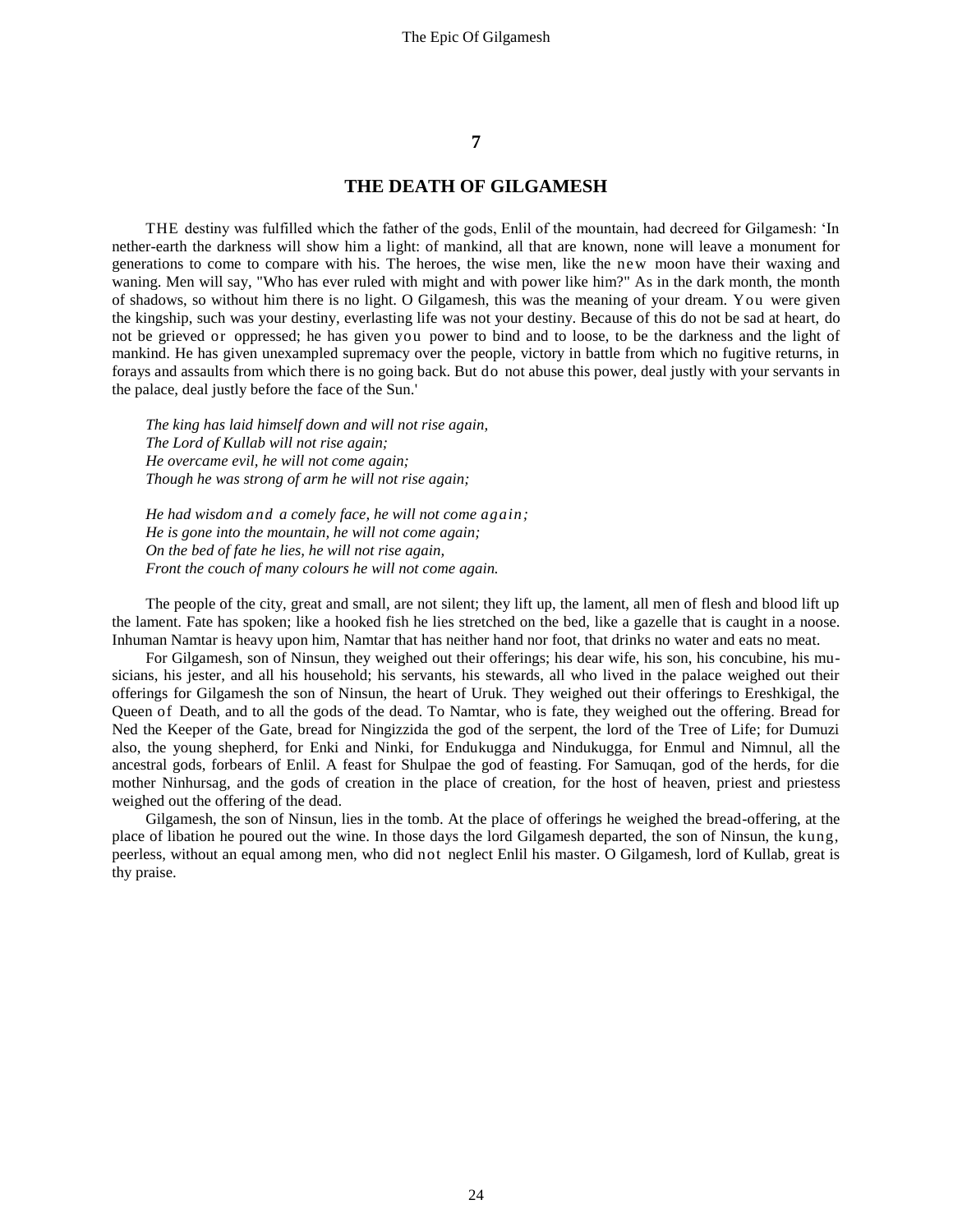# **GLOSSARY OF NAMES**

<span id="page-24-0"></span>A SHORT description of the gods and of other persons and places mentioned in the Epic will be found in this Glossary. The gods were credited at different times with a variety of attributes and characteristics, sometimes contradictory; only such as are relevant to the material of the Gilgamesh Epic are given here. The small number of gods and other characters who play a more important part in the story are described in the introduction; in their case a page reference to this description is given at the end of the Glossary note. Cross-references to other entries in the Glossary are indicated by means of italics.

ADAD: Storm-, rain-, and weather-god.

ANUNNAKI: Usually gods of the underworld, judges of the dead and offspring of Anu.

ANSHAN: A district of Elam in south-west Persia; probably the source o£ supplies of wood for making bows. Gilgamesh has a 'bow of Anshan'.

ANTUM: Wife of Anu.

ANU: Sumerian An; father of gods, and god of the firmament, the 'great above'. In the Sumerian cosmogony there was, first of all, the primeval sea, from which was born the cosmic mountain consisting of heaven, 'An', and earth, 'Ki'; they were separated by Enlil, then An carried off the heavens, and Enlil the earth. Ann later retreated more and more into the background; he had an important temple in Uruk.

APSU: The Abyss; the primeval waters under the earth; in the later mythology of the Enuma Elish, more particularly the sweet water which mingled with the bitter waters of the sea and with a third watery element, perhaps cloud, from which the first gods were engendered. The waters of Apsu were thought of as held immobile underground by the 'spell' of Ea in a death-like sleep.

ARURU: A goddess of creation, she created Enkidu from clay in the image of Anu.

AYA: The dawn, the bride of the Sun God Shamash.

BELIT-SHERI: Scribe and recorder of the underworld gods:

BULL of HEAVEN: A personification of drought created by Anu for Ishtar.

DILMUN: The Sumerian paradise, perhaps the Persian Gulf; sometimes described as 'the place where the sun rises' and 'the Land of the Living'; the scene of a Sumerian creation myth and the place where the deified Sumerian hero of the flood, Ziusudra, was taken by the gods to live for ever. See p. 39.

DUMUZI: The Sumerian form of Tammuz; a god of vegetation and fertility, and so of the underworld, also called 'the Shepherd and 'lord of the sheepfolds'. As the companion of Ningizzida 'to all eternity' he stands at the gate of heaven. In the Sumerian 'Descent of Inanna' he is the husband of the goddess Inanna, the Sumerian counterpart of Ishtar. According to the Sumerian King-List Gilgamesh was descended from 'Dumuzi a shepherd'.

EA: Sumerian Enki; god of the sweet waters, also of wisdom, a patron of arts and one of the creators of mankind, towards whom he is usually well-disposed. The chief god of Eridu, where he had a temple, he lived 'in the deep'; his ancestry is uncertain, but he was probably a child of Anu.

EANNA: The temple precinct in Uruk sacred to Anu and Ishtar.

EGALMAH: The 'Great Palace' in Uruk, the home of the goddess Ninsun, the mother of Gilgamesh.

ENDUSUGGA: With Nindukugga, Sumerian gods living in the underworld; parents of Enlil.

ENKIDU: Moulded by Aruru, goddess of creation, out of clay is the image and 'of the essence of Anu', the sky-god, and of Ninurta the war-god. The companion of Gilgamesh, he is wild or natural reran; he was later considered a patron or god of anima b and may have been the hero of another cycle. See P. 30.

ENLIL: God of earth, wind, and the universal air, ultimately spirit; the executive of Anu. In the Sumerian cosmogony he was born of the union of An heaven, and Ki earth. These he separated, and he then carried off earth as his portion. In later times he supplanted Anu as chief god. He was the patron of the city of Nippur. See p. 24.

ENMUL: See Endukugga.

ENNUGI: God of irrigation and inspector of Canals.

ENUMA ELLISH: The Semitic creation epic which describes the creation of the gods, the defeat of the powers of chaos by the young god Marduk, and the creation of man from the blood of Kingu, the defeated champion of chaos. The title is taken from the first words of the epic 'When on high'.

ERESHKIGAL: The Queen of the underworld, a counterpart of Persephone; probably once a sky-goddess. In the Sumerian cosmogony she was carried off to the underworld after the separation of heaven and earth. See p. 27.

ETANA: Legendary king of Kish who reigned after the flood; in the epic which bears his name he was carried to heaven on the back of an eagle.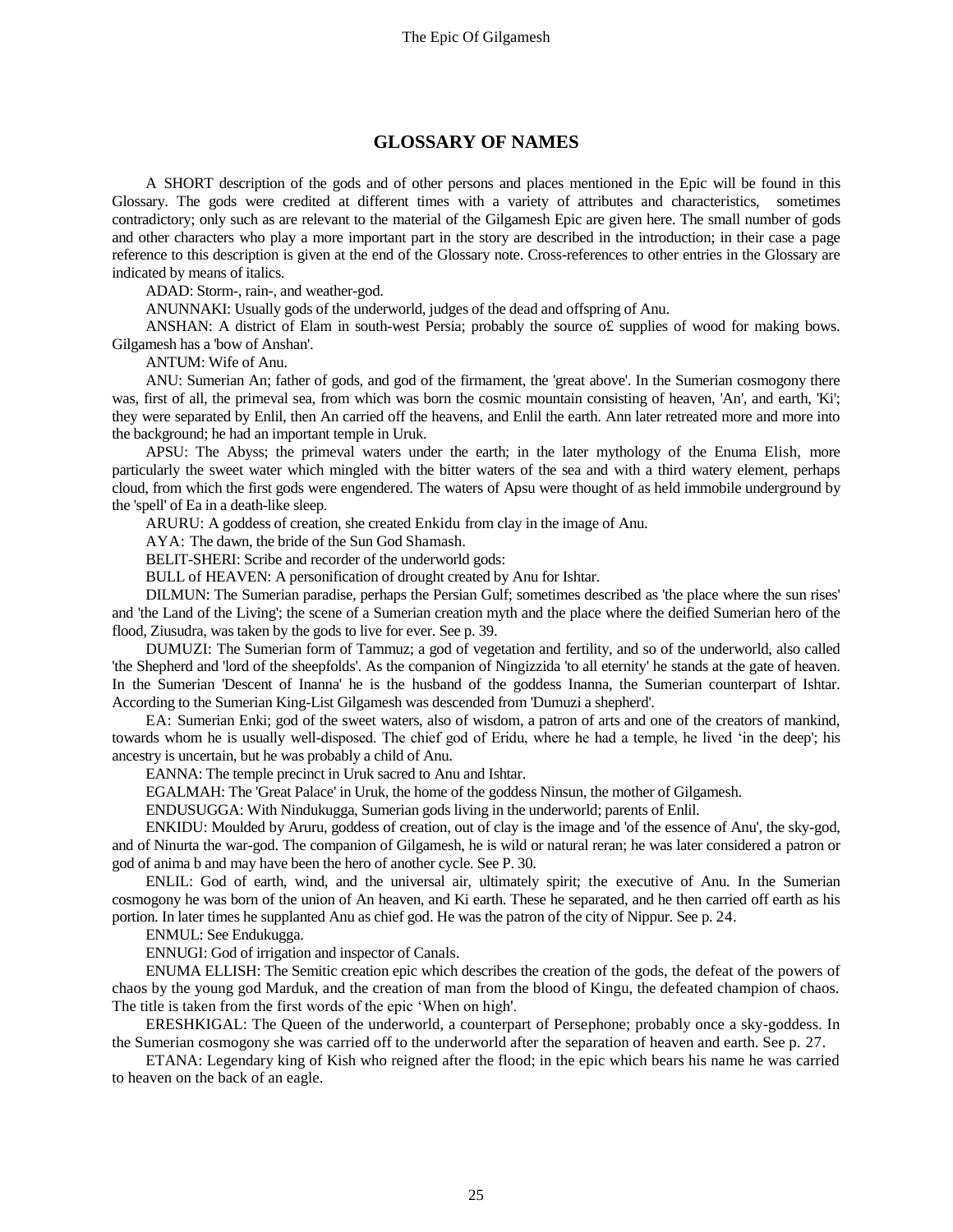GILGAMESH: The hero of the Epic; son of the goddess Ninsun and of a priest of Kullab, fifth king of Uruk after the flood, famous as a great builder and as a judge of the dead. A cycle of epic poems has collected round his name.

HANISH: A divine herald of storm and bad weather.

HUMBABA: Also Huwawa; a guardian of the cedar forest who opposes Gilgamesh and is killed by him and Enkidu. A nature divinity, perhaps an Anatolian, Elamite, or Syrian god. See p. 32.

IGIGI: Collective name for the great gods of heaven.

IRKALLA: Another name for Ereshkigal; the Queen of the underworld.

ISHTAR: Sumerian Inanna; the goddess of love and fertility, also goddess of war, called the Queen of Heaven. She is the daughter of Anu and patroness of Uruk, where she has a temple. See p. 25.

ISHULLANA: The: gardener of Anu, once loved by Ishtar whom he rejected; he was turned by her into a mole or frog.

KI: The earth.

KULLAS:Part of Uruk.

LUGULEANDA: Third king of the post-diluvian dynasty of Uruk, a god and shepherd, and hero of a cycle of Sumerian poems; protector of Gilgamesh.

MAGAN: A land to the west of Mesopotamia, sometimes Egypt or Arabia, and sometimes the land of the dead, the underworld:

MAGILUM: Uncertain meaning, perhaps 'the boat of the dead'.

MAMMETUM: Ancestral goddess responsible for destinies.

MAN-SCORPION: Guardian, with a similar female monster, of the mountain into which the sun descends at nightfall. Shown on sealings and ivory inlays as a figure with the upper part of the body human and the lower part ending in a scorpion's mil. According to the Enuma Elish created by the primeval waters in order to fight the gods.

MASHU: The word means 'twins' in the Akkadian language. A mountain with twin peaks into which the sun descends at nightfall and from which it returns at dawn. Sometimes thought of as Lebanon and Anti-Lebanon.

NAMTAR: Fate, destiny in its evil aspect; pictured as a demon of the underworld, also a messenger and chief minister of Ereshkigal; a bringer of disease and pestilence.

NEDU: See Ned.

NERGAL: Underworld god, sometimes the husband of Ereshkigal, he is the subject of an Akkadian poem which describes his translation from heaven to the underworld; plague-god.

NETI: The Sumerian form of Nedu, the chief gatekeeper in the

underworld.

NINDUKUGGA: With *Endukugga*, parental gods living in the underworld:

NINGAL: Wife of the Moon God and mother of the Sun.

NINGIESU: An earlier form of Ninurta; god of irrigation and fertility, he had a field near Lagash where all sorts of plants flourished; he was the child of a she-goat.

NINGIZZIDA: Also Gizzida; a fertility god, addressed as 'Lord of the Tree of Life'; sometimes he is a serpent with human head, but later he was a god of healing and magic; the companion of Tammuz, with whom he stood at the gate of heaven.

NINHURSAG: Sumerian mother-goddess; one of the four principal Sumerian gods with An, Enlil, and Enki; sometimes the wife of Enki, she created all vegetation. The name means 'the Mother'; she is also called 'Nintu', lady of birth, and IG, the earth.

NINKI: The 'mother' of Enlil, probably a form of Ninhursag.

NINLIL: Goddess of heaven, earth, and air and in one aspect of the underworld; wife of Enlil and mother of the Moon; worshipped with Enlil in Nippur.

NINSUM The mother of Gilgamesh, a minor goddess whose house was in Uruk; she was noted for wisdom, and was the wife of Lugulbaada.

NINURTA: The later forth of Ningirsu; a warrior and god of war, a herald, the south wind, and god of wells and irrigation. According to one poem he once dammed up the bitter waters of the underworld and conquered various monsters.

NISABA: Goddess of grain.

NISIR: Probably means 'Mountain of Salvation'; sometimes identified with the Pir Oman Gudrun range south. of the lower Zab, or with the biblical Ararat north of Lake Van.

PUZUR-AMURRI: The steersman of Utnapishtim during the flood.

SAMUQAN: God of cattle;

SEVEN SAGES: Wise men who brought civilization to the seven oldest cities of Mesopotamia.